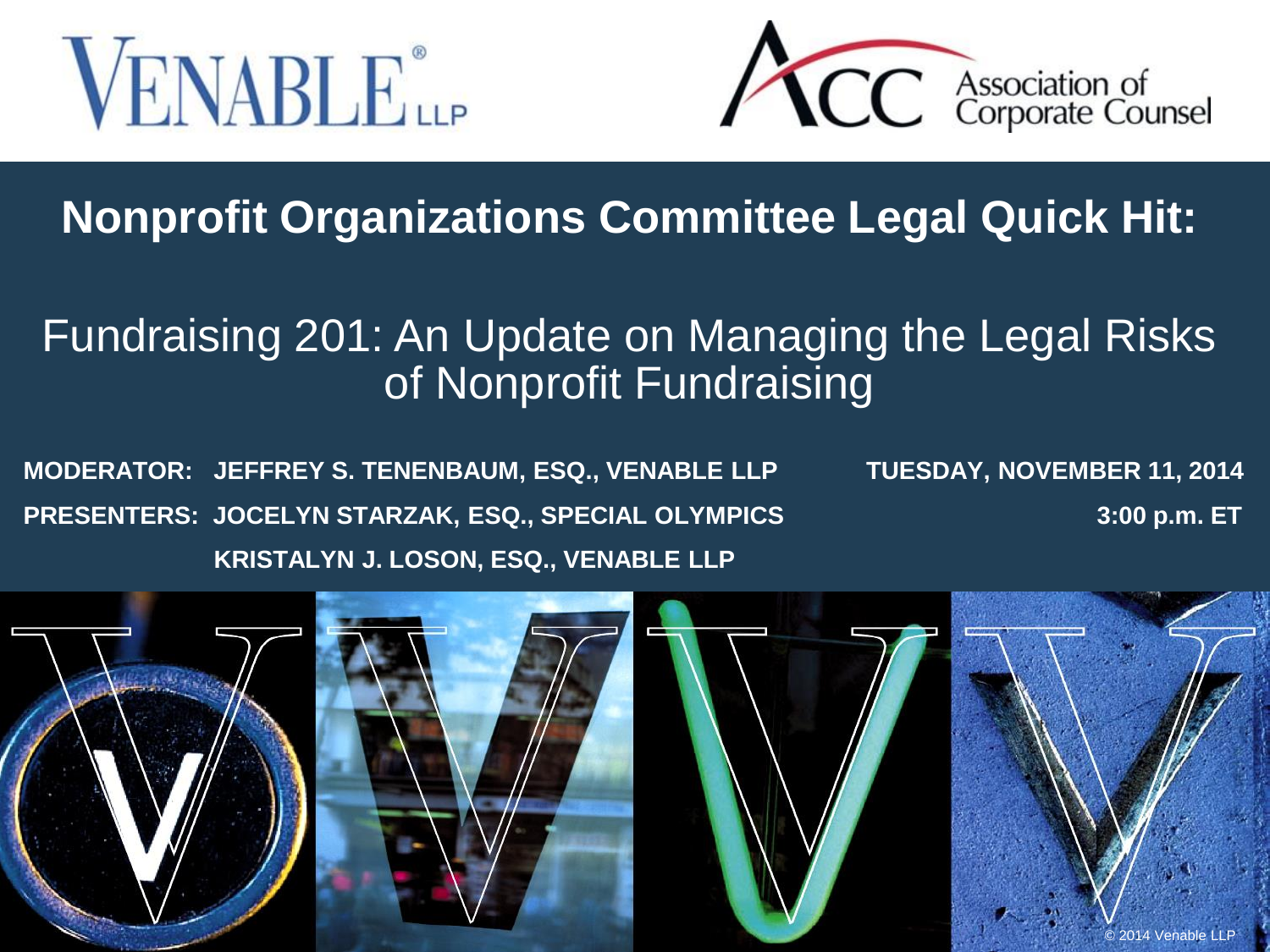#### $\rm VENABLE$ lle  $^{\circ}$ Program Overview

- **State Regulation of Fundraising** 
	- Charitable Organization
	- Professional Fundraiser / Solicitor / Fundraising **Consultant**
	- Commercial Co-Ventures
- Tax Considerations UBIT Issues
- Sales of Merchandise
- Online Fundraising Platforms
- Raffles / Sweepstakes

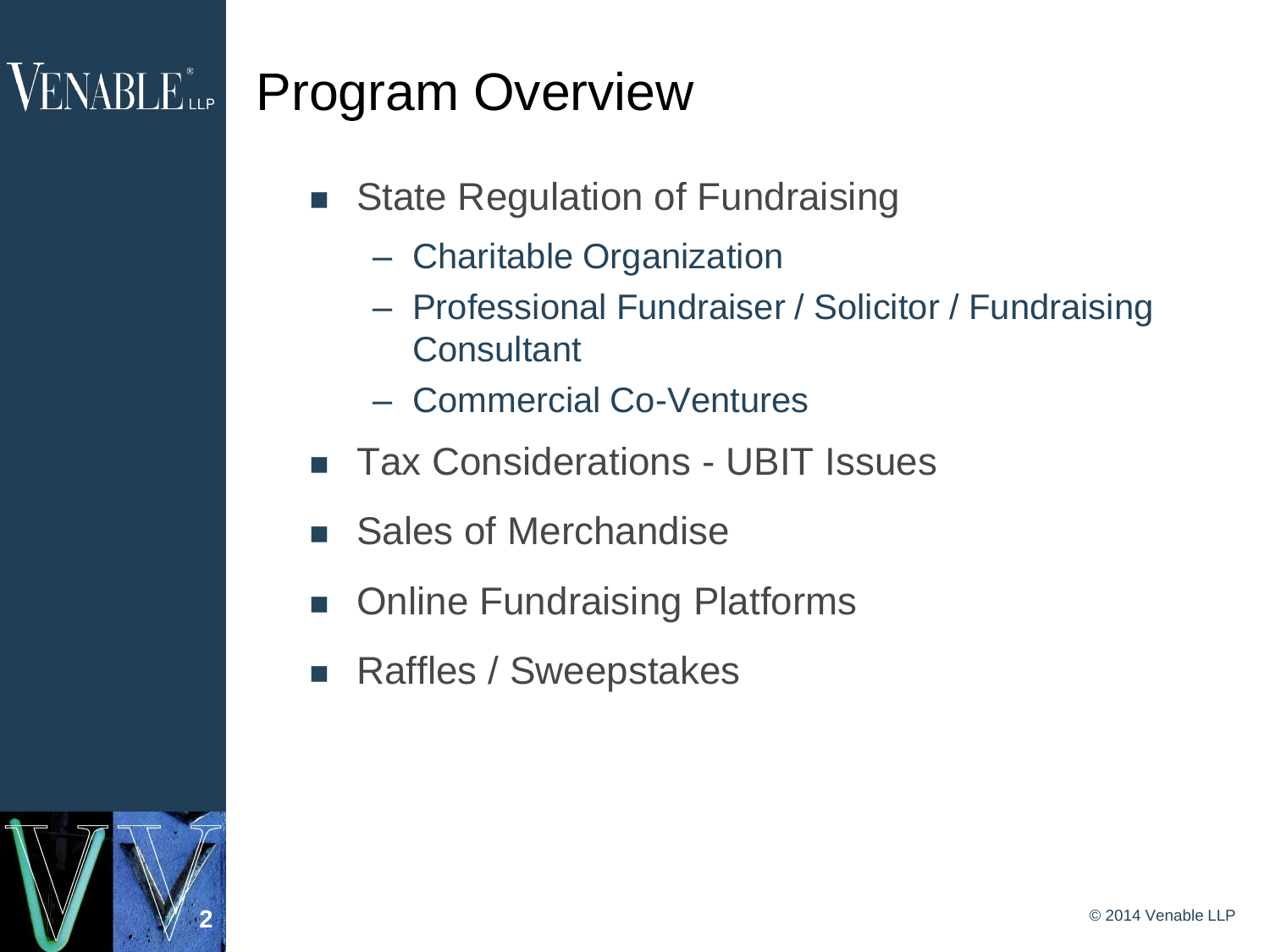

# **State Regulation of Fundraising**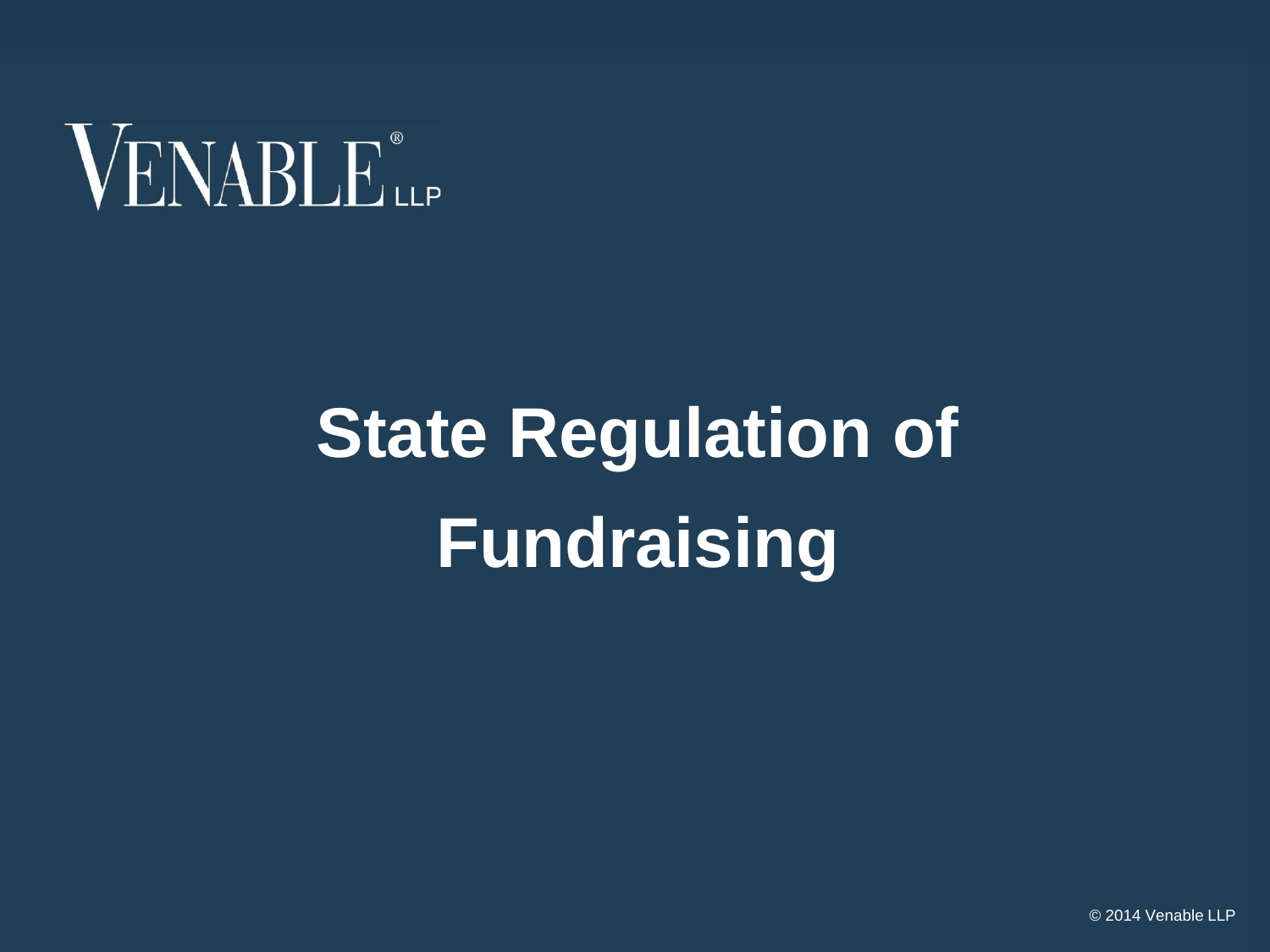#### VENABLE<sup>®</sup>LLP State Regulation of Fundraising

- A. Charity / nonprofit organization
- B. Professional solicitor
	- ̶ Professional fundraiser
	- ̶ Professional fundraising counsel / consultant
- C. Commercial co-venturer

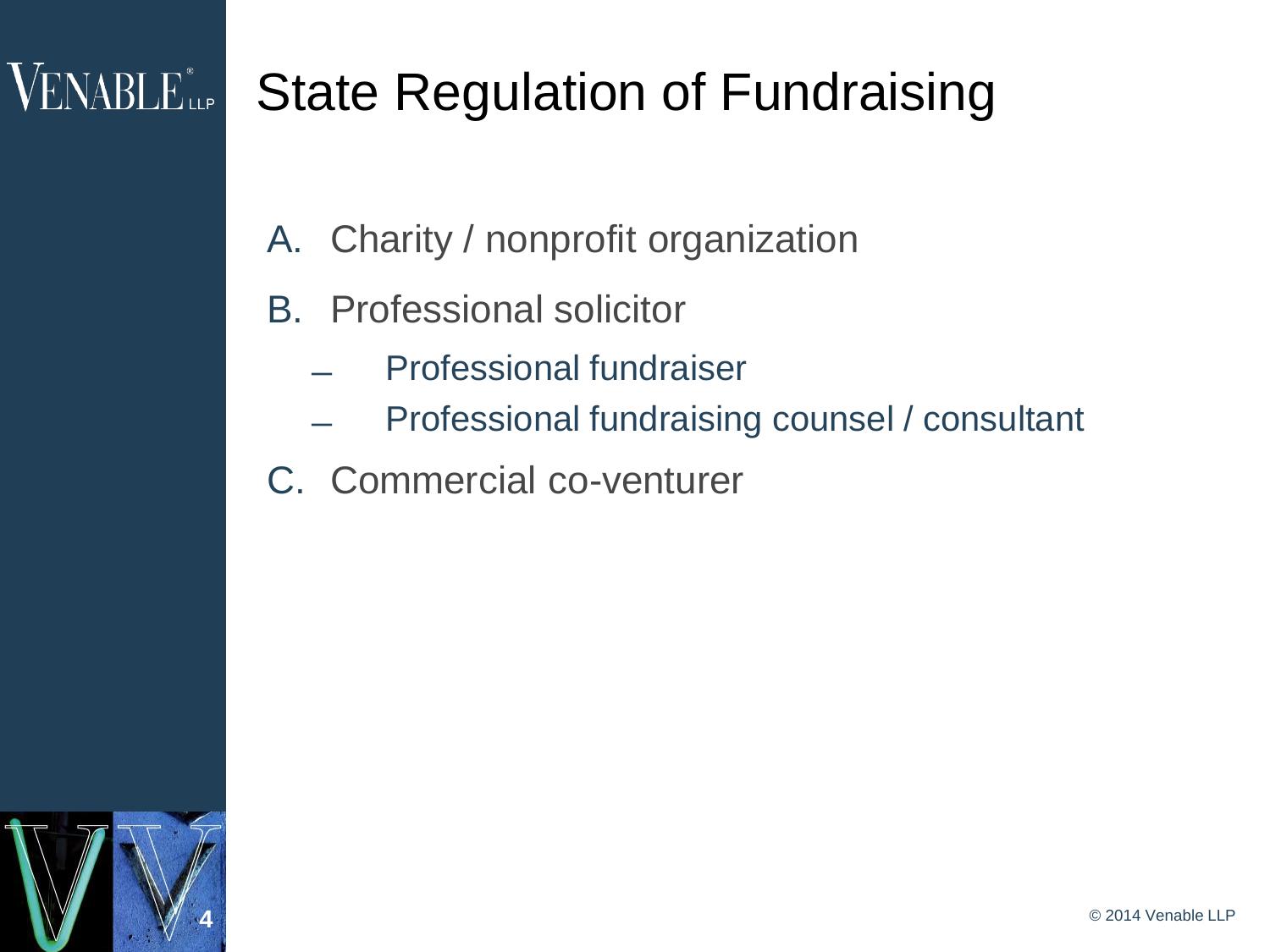## **VENABLE** LLP

5

#### State Regulation – Charitable Organization

- Currently 40 states require charities to register
- **Triggering definition**  Generally triggered by "solicitation" – affirmative act of asking for a gift ("contribution") or selling goods/services that will benefit a charitable cause.

#### **Common Requirements**

- Registration and Renewal
- Disclosures when soliciting
- Annual financial reports
- Notification of fundraising relationships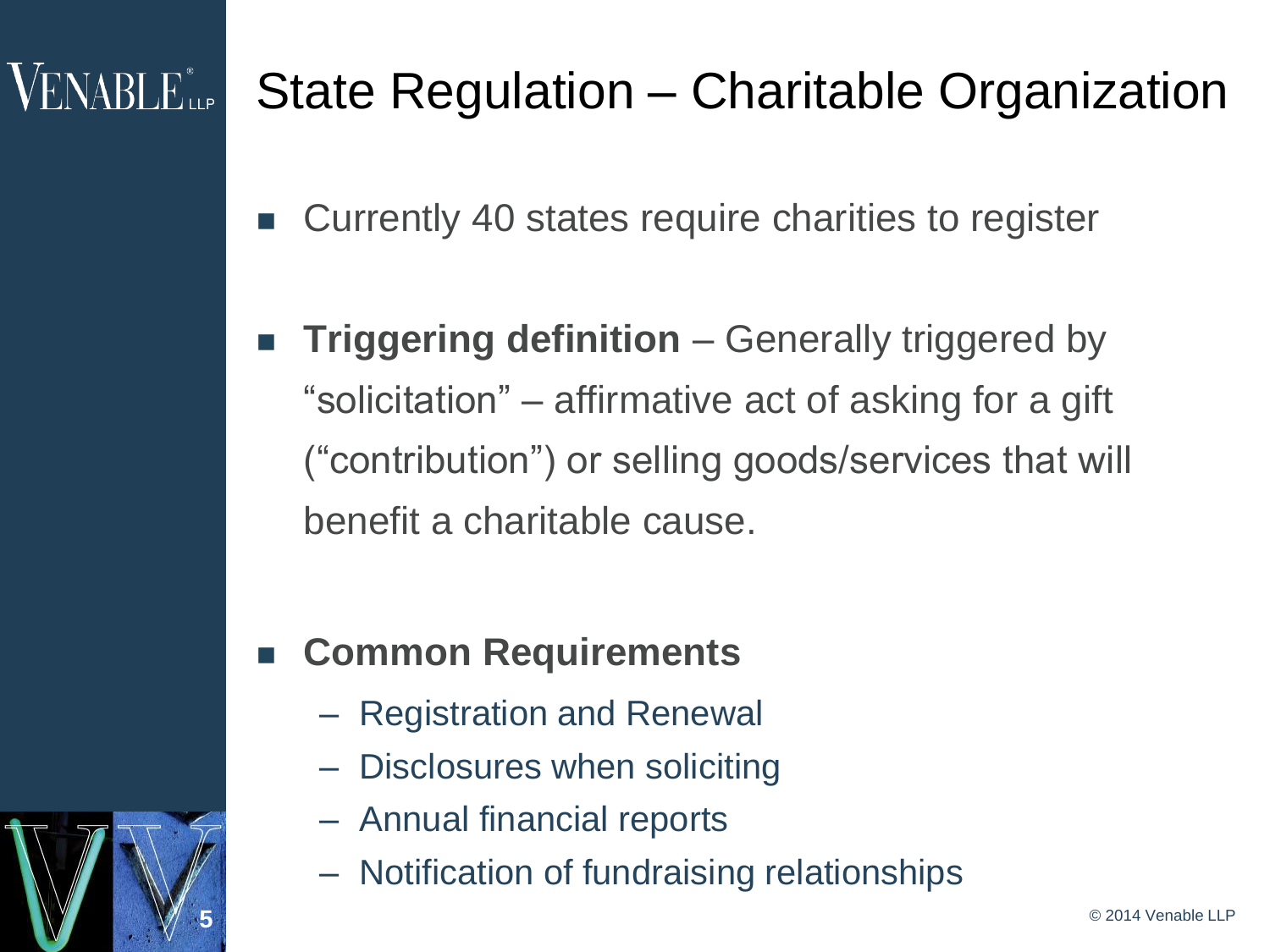## **VENABLE** LLP

6

#### State Regulation – Charitable Organization

- **Recent state updates** 
	- **Florida** Chapter 2014-122 (July 1, 2014)
		- Requires conflict of interest policy for organizations registered to conduct solicitations
		- Requires disclosure with Department of Consumer Services contact information on all solicitations (including webpages)
		- Requires fingerprints for professional solicitors
	- **New York**  Nonprofit Revitalization Act (July 1, 2014)
		- New financial reporting thresholds
		- Designated audit committee
	- **Arizona** HB 2457 (Sep. 13, 2013) Repealed reg.
	- **Nevada** AB 60 (Jan. 1, 2014) Added reg.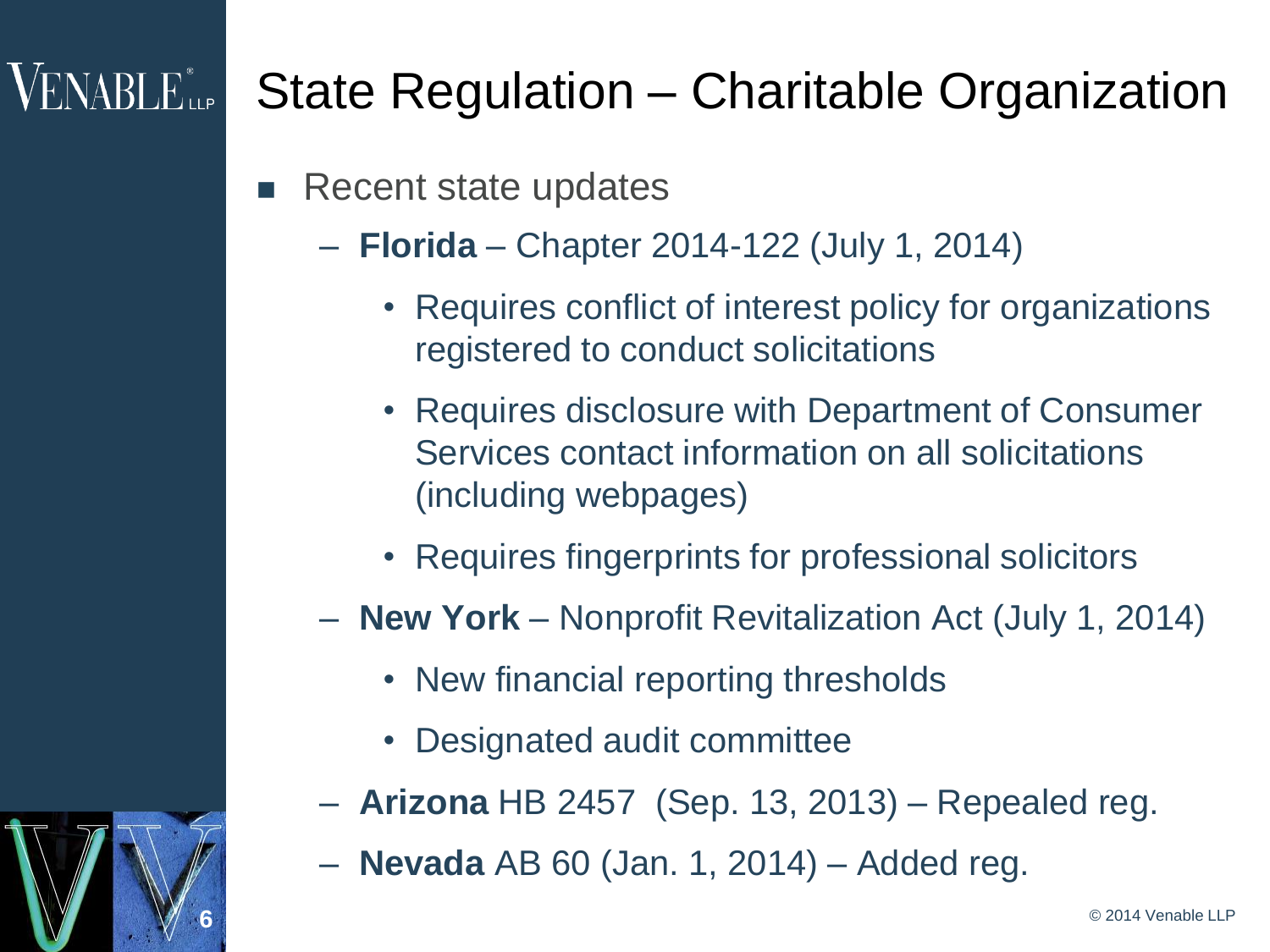## $\sf{VENABLE}^*_{\sf{LP}}$

#### Internet Solicitations – Charleston Principles

- Set of voluntary principles (except in Tennessee and Colorado) drafted by the National Association of State Charity Officials (NASCO)
- Register when:
	- A. Charitable organization is domiciled in state
	- B. Charitable organization is not domiciled in state, but:
		- **Offline activities** would be enough to assert jurisdiction (*e.g.*, send letter or make phone calls into state)
		- Solicits donations on Internet, and
			- Specifically targets those within that state; OR
			- Receives contributions from the state on a repeated and ongoing basis or a substantial basis through their website



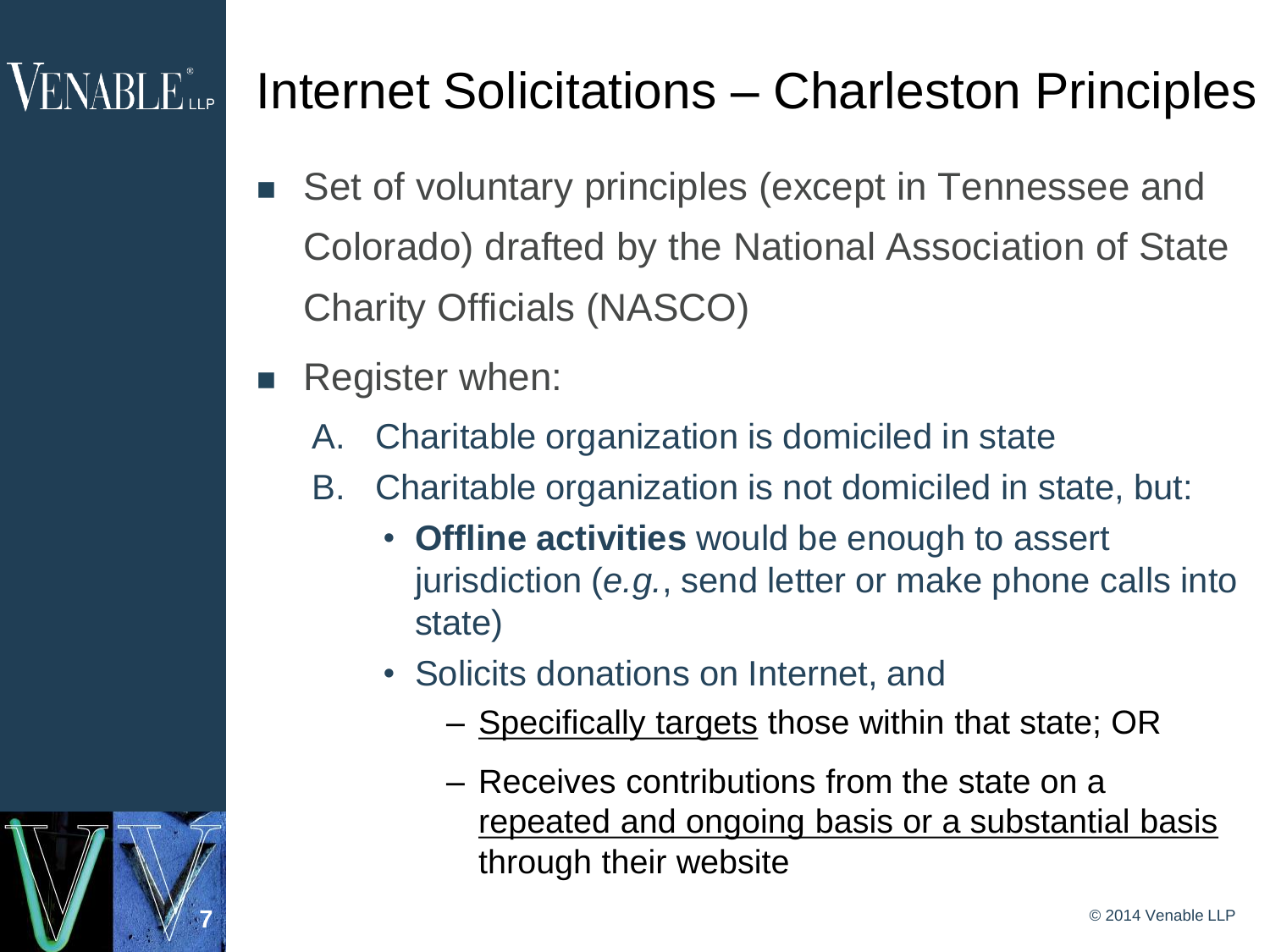## **VENABLE...** Other Solicitation Considerations

- Email
	- [Canadian Anti-SPAM Law](http://www.venable.com/SnapshotFiles/15f87007-58f9-445e-b825-2836f95100ef/Subscriber.snapshot?clid=c2d1036d-648d-4bf6-9ef1-4e6f4e391844&cid=dd6cd44a-70a2-49ba-9862-7469ea33e769&ce=JikpCrrMDqVx2R7Pat4qckS0xrmHAbD/XiHY6qh/Zeo%3D) (effective July 1, 2014)

#### $\blacksquare$  Fax

- Requirement for opt-out on all fax communications
	- See CG Docket Nos. 02-278, 05-338, Order, FCC 14-164 (rel October 30, 2014)

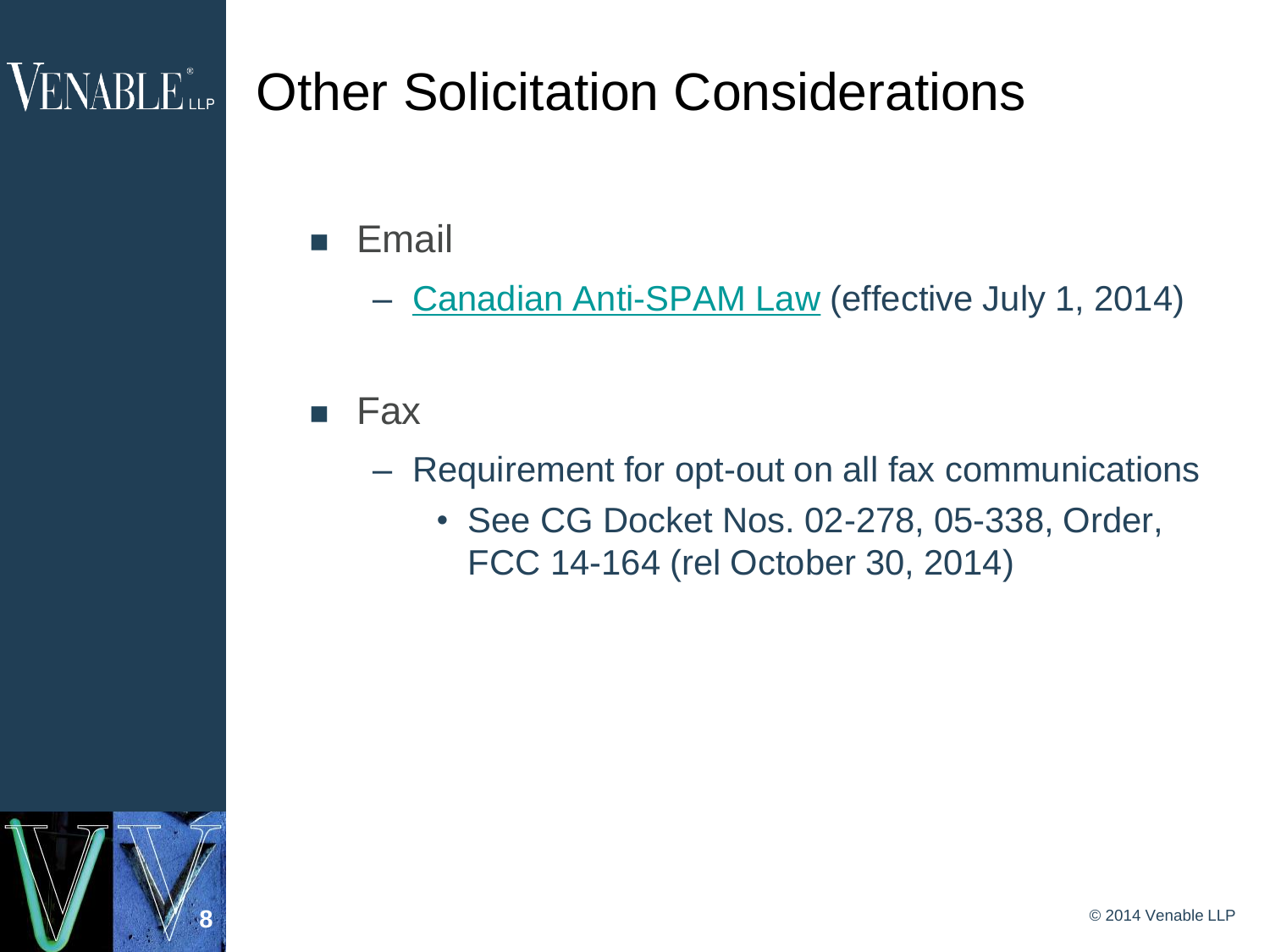## **VENABLE** LLP

State Regulation – Professional Solicitor / Professional Fundraising Consultant

- **Professional Solicitor** For a fee or other compensation, solicits on behalf of a charity, OR has custody and control of funds.
- **Professional Fundraising Counsel Manages,** advises, plans, produces, or designs a solicitation. Does not directly solicit or hold funds.
- About 41 states require registration and other requirements
	- Registration
	- Bond

9

- Filing of contracts
- **9 1 Disclosures Example 2014 Venable LLP**

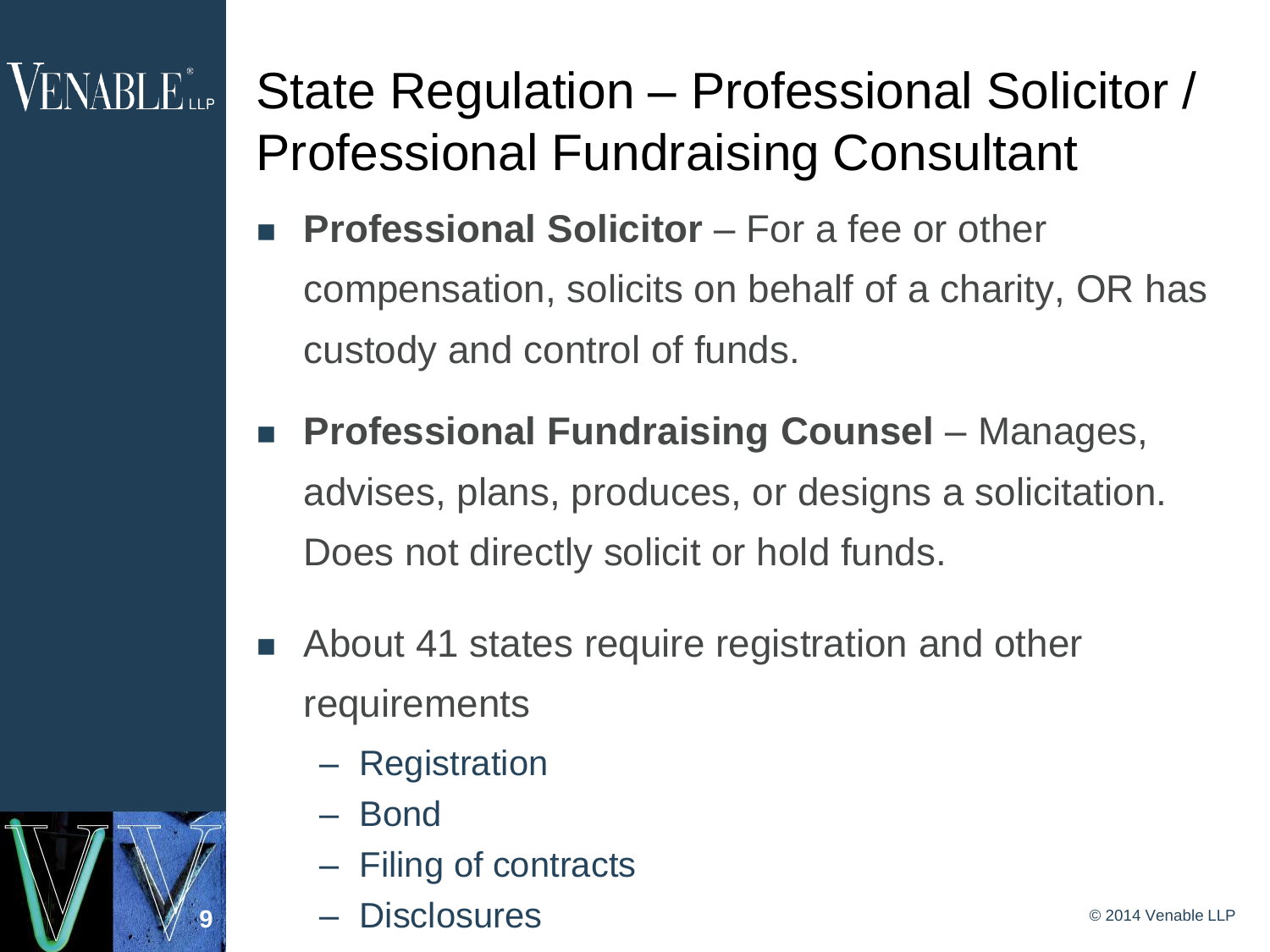## $\rm VENABLE$  ile

State Regulation – Professional Solicitor / Professional Fundraising Consultant

- **EXTER** Often **mandatory** requirements under state law for **inclusion in contracts**, such as:
	- Charity right to rescind
	- Gross collections delivered to charity
	- Donor list is intellectual property of charity
	- Listing of fee calculation
	- Signature of two charity officials
	- **Commissions** to pay or not to pay?

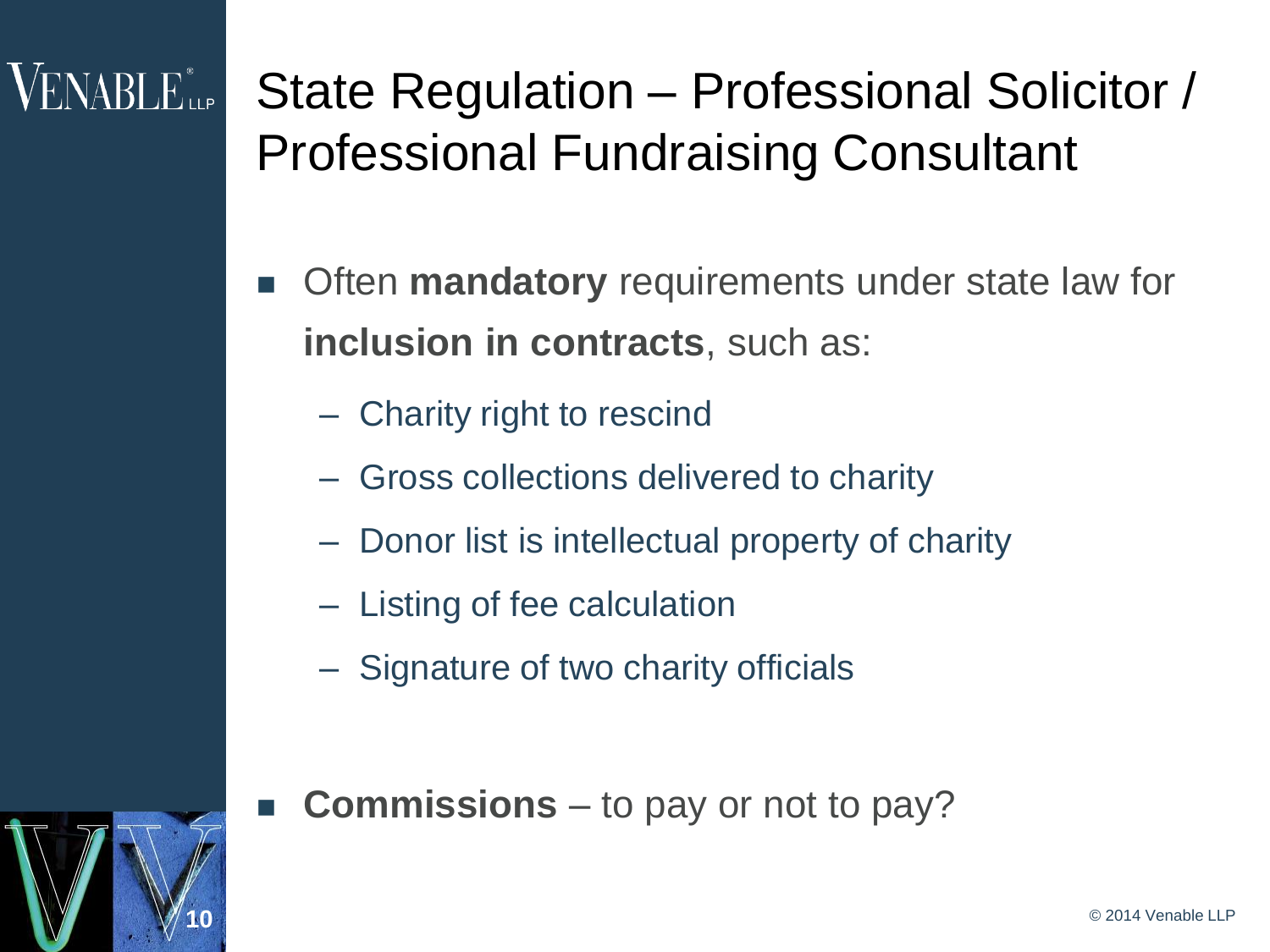## $\mathsf{VENABLE}^*$ ller

#### State Regulation – Commercial Co-Venture

**Commercial Co-Venture ("CCV") – An** 

arrangement between a charity and a commercial entity under which the commercial entity advertises in a sales or marketing campaign that the purchase or use of its goods or services will benefit a charity or charitable purpose

– *"Every time you buy a bottle of Ethos® Water, you contribute 5 cents to the Ethos® Water Fund, part of the Starbucks Foundation."*

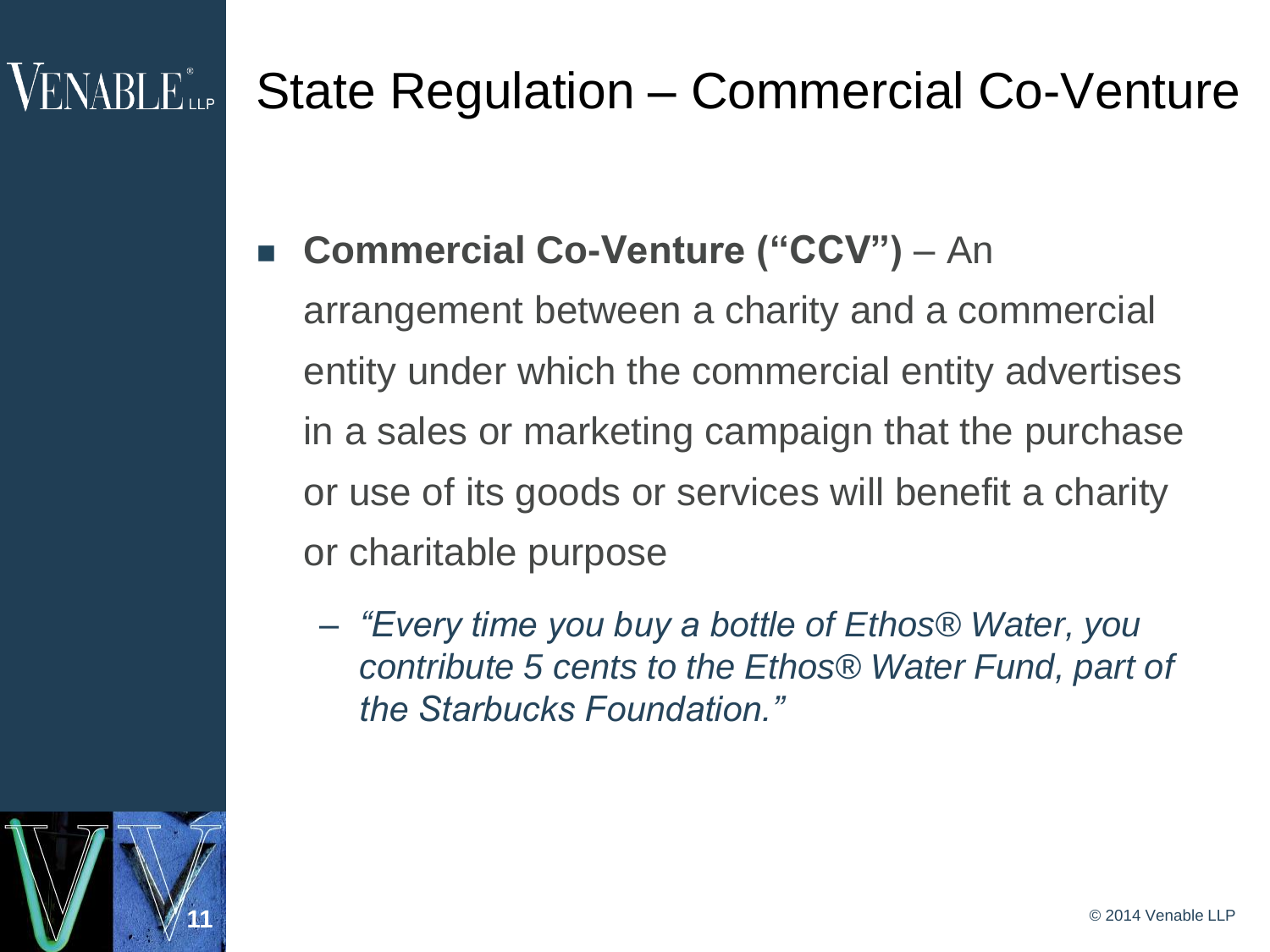## VENABLE CCV Example



#### "Champion Warmer"

Help the next generation of Special Olympics athletes reach for the stars with Scentsy's newest Charitable Cause Warmer. Through February 28, 2013, Scentsy will donate \$8 (USD) from the sale of each Champion Warmer to Special Olympics International.

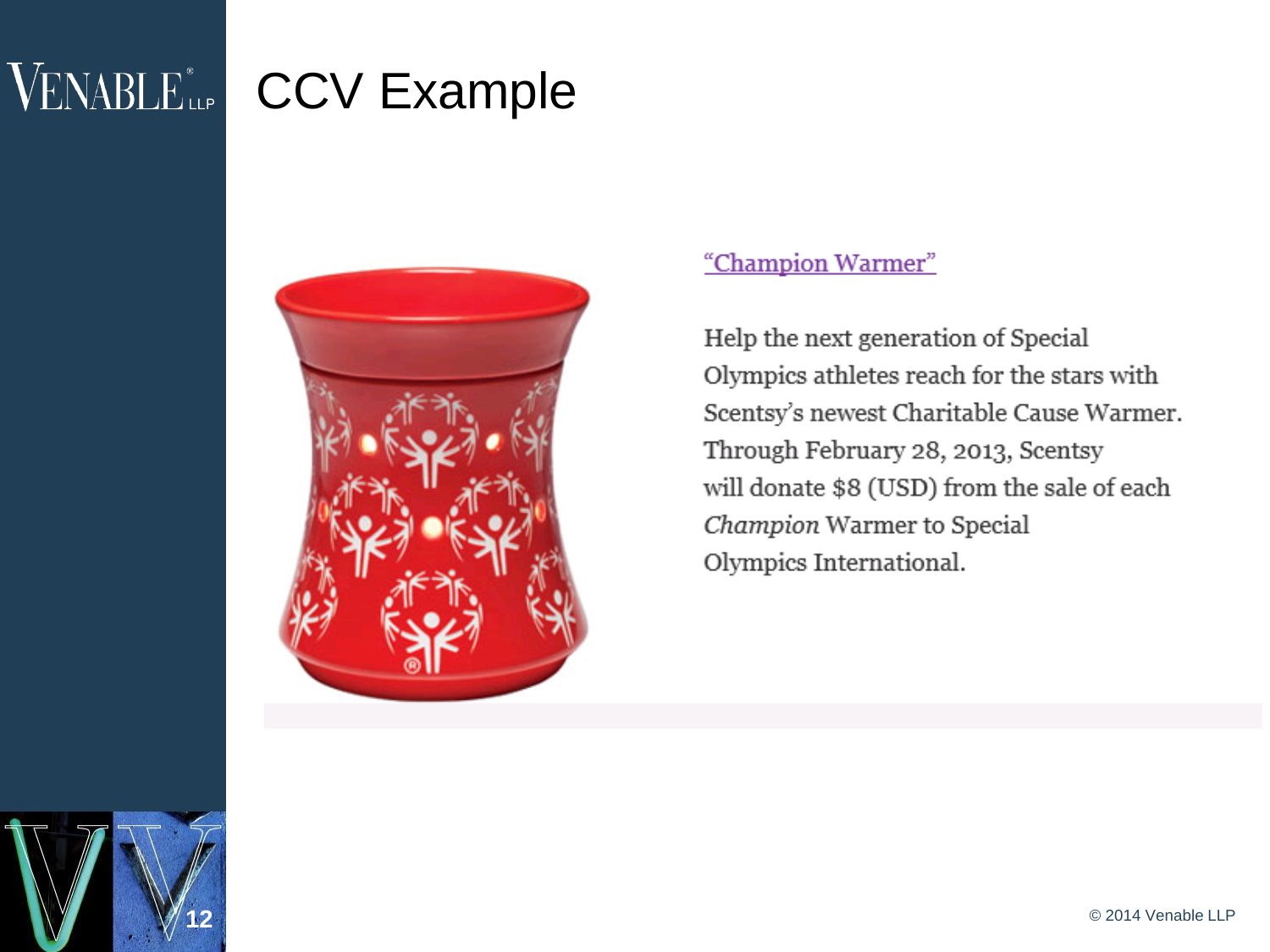## $\sf VENABLE$  illet

#### State Regulation – Commercial Co-Venture

- **Current registration states**
	- Alabama (**bond** and registration)
	- California (unless certain requirements are met)
	- Illinois (as a charitable trust)
	- Massachusetts (**bond** and Form 10B)
	- South Carolina (registration and Fundraising Disclosure forms)
- **Current notification states**
	- Arkansas (charity)
	- Connecticut (charity)
	- Hawaii (CCV)
	- Mississippi (CCV)
	- New Hampshire (charity)
	- New Jersey (charity)
	- Utah (charity)

13

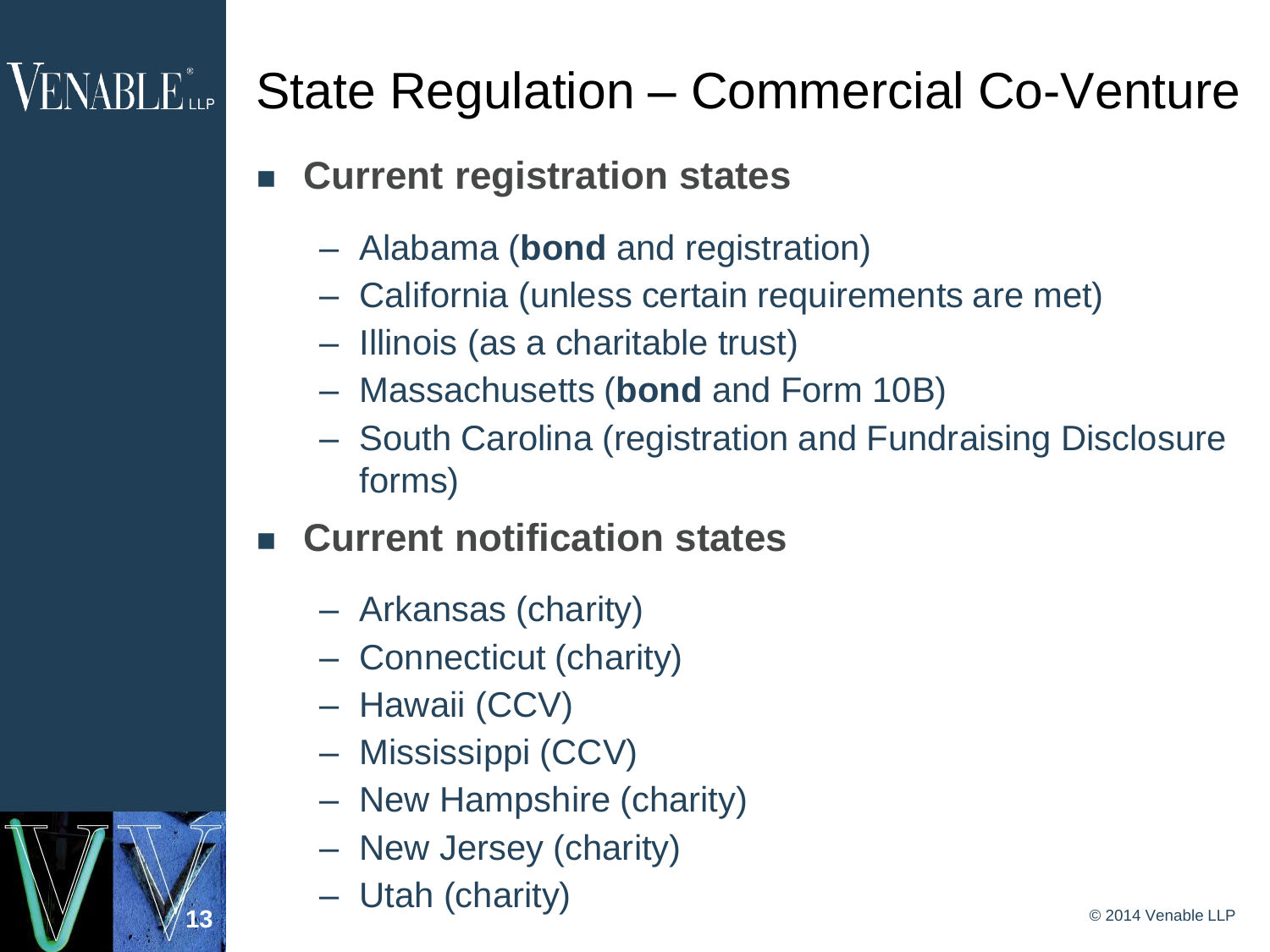#### **VENABLE** LLP

- **Developments** 
	- **Maine** repealed all CCV requirements in 2013
	- **South Carolina** added a registration requirement in 2014
		- CCV Registration Application (CEO and CFO signatures)
		- Notice of Solicitation (registration numbers of CCV and charity)
		- Joint Financial Report with charity no more than 90 days after conclusion of the campaign

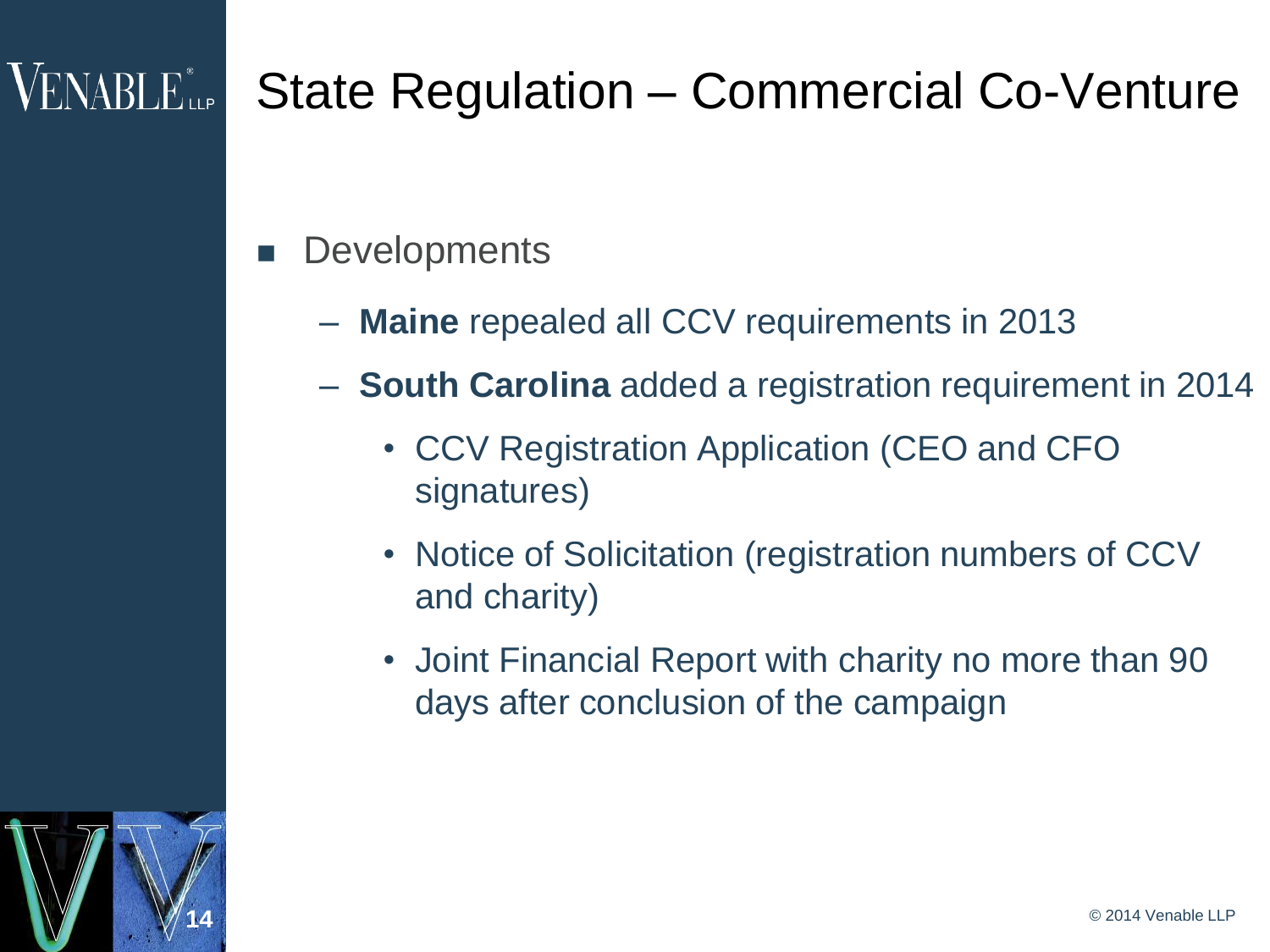## $\sf VENABLE$  ill pose of  $\sf VENE$  illequality of  $\sf VENE$

- Mandatory contractual provisions
	- Dates of solicitation / dates of campaign
	- Amount to be donated (\$ or % of items)
	- Geographic scope
	- Schedule for donations to be transferred
	- Schedule for reporting
	- Charity ability to cancel

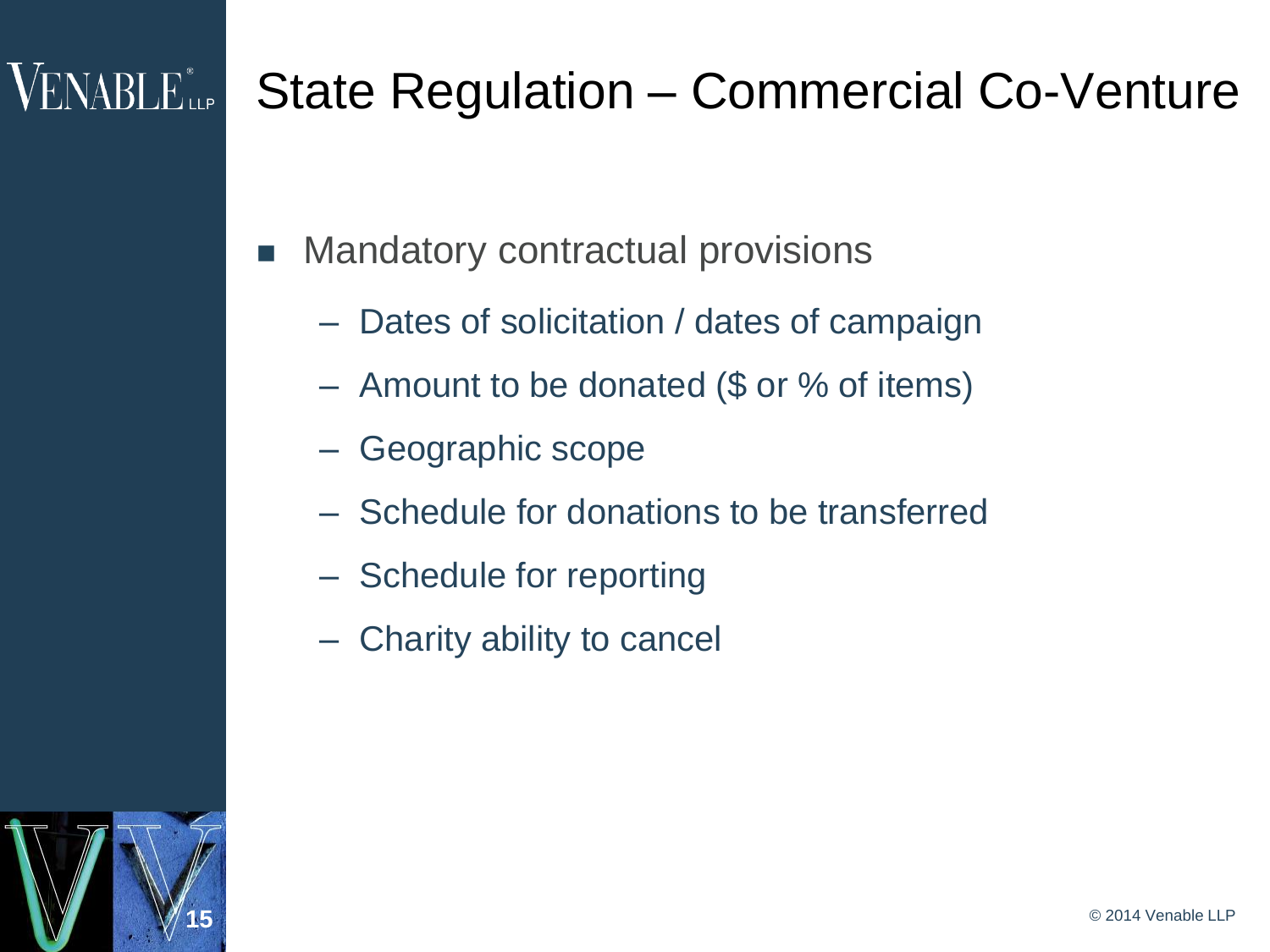## $\sf VENABLE$  ilp

16

- Types of required advertising disclosures
	- The name of the commercial co-venturer;
	- The name of the charity and contact information for the charity;
	- The percentage or dollar amount that will be donated per consumer action;
	- The purpose for which the donation will be used;
	- *Applicable dates of the promotion; and*
	- *Any minimum or maximum donation amount that the commercial co-venturer has pledged to donate*

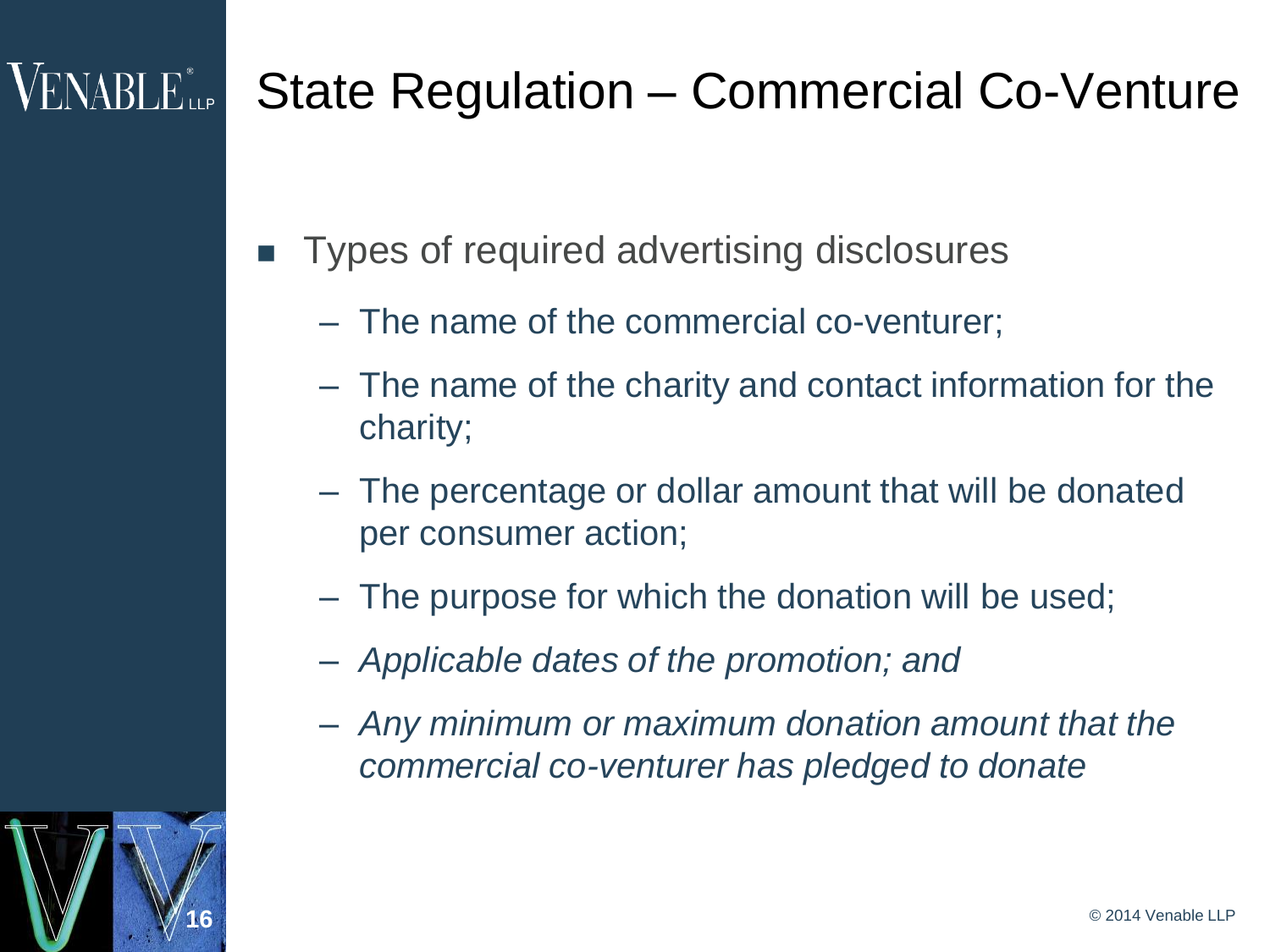#### VENABLE<sup>®</sup>

- Other CCV Guidelines
	- Better Business Bureau Wise Giving Alliance, Standard <u>[19](http://www.bbb.org/us/standards-for-charity-accountability/)</u>
	- [New York Attorney General Best Practices for](http://www.charitiesnys.com/cause_marketing.jsp)  [Transparent Cause Marketing](http://www.charitiesnys.com/cause_marketing.jsp)

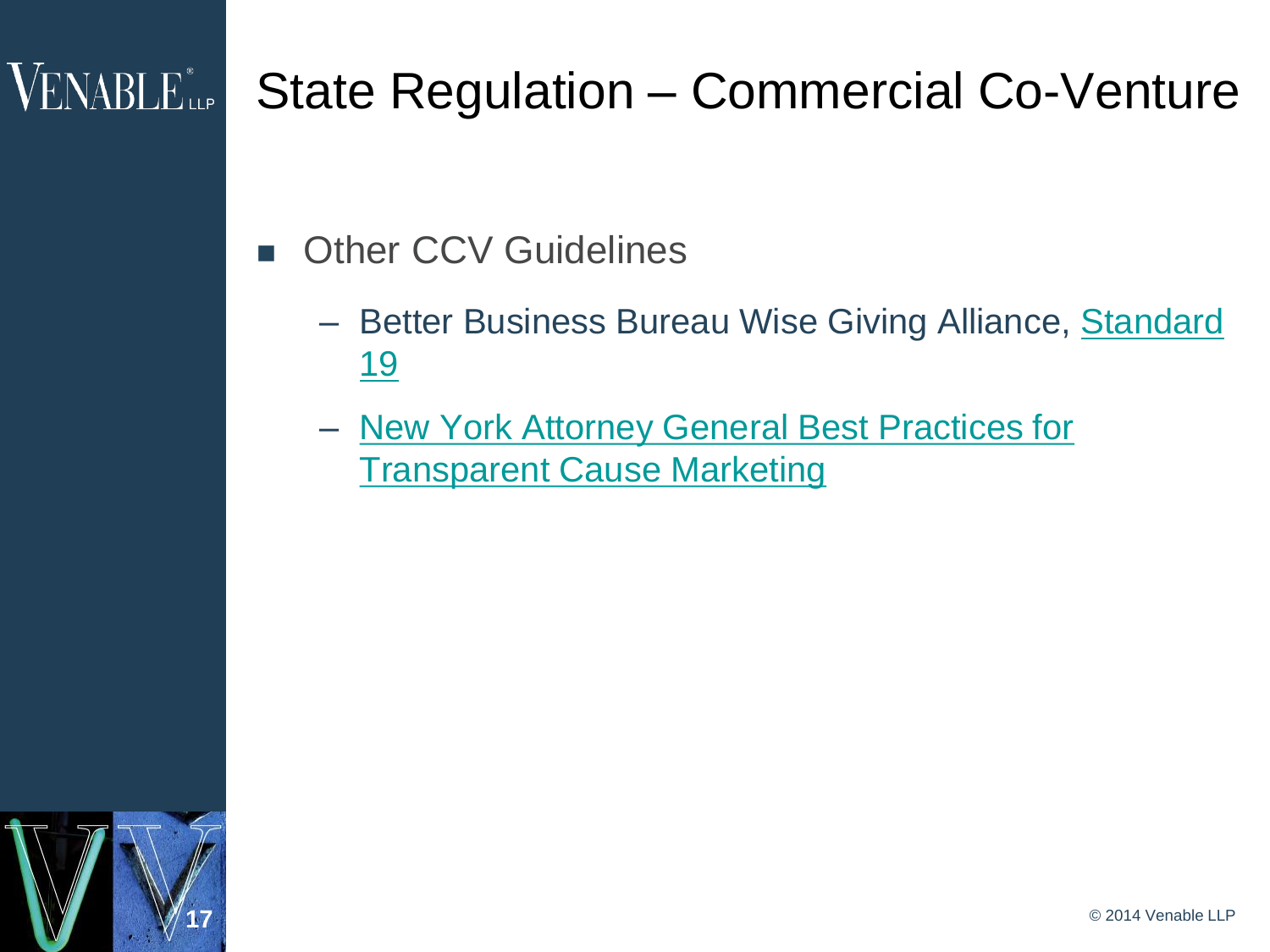

## **Tax Considerations – UBIT**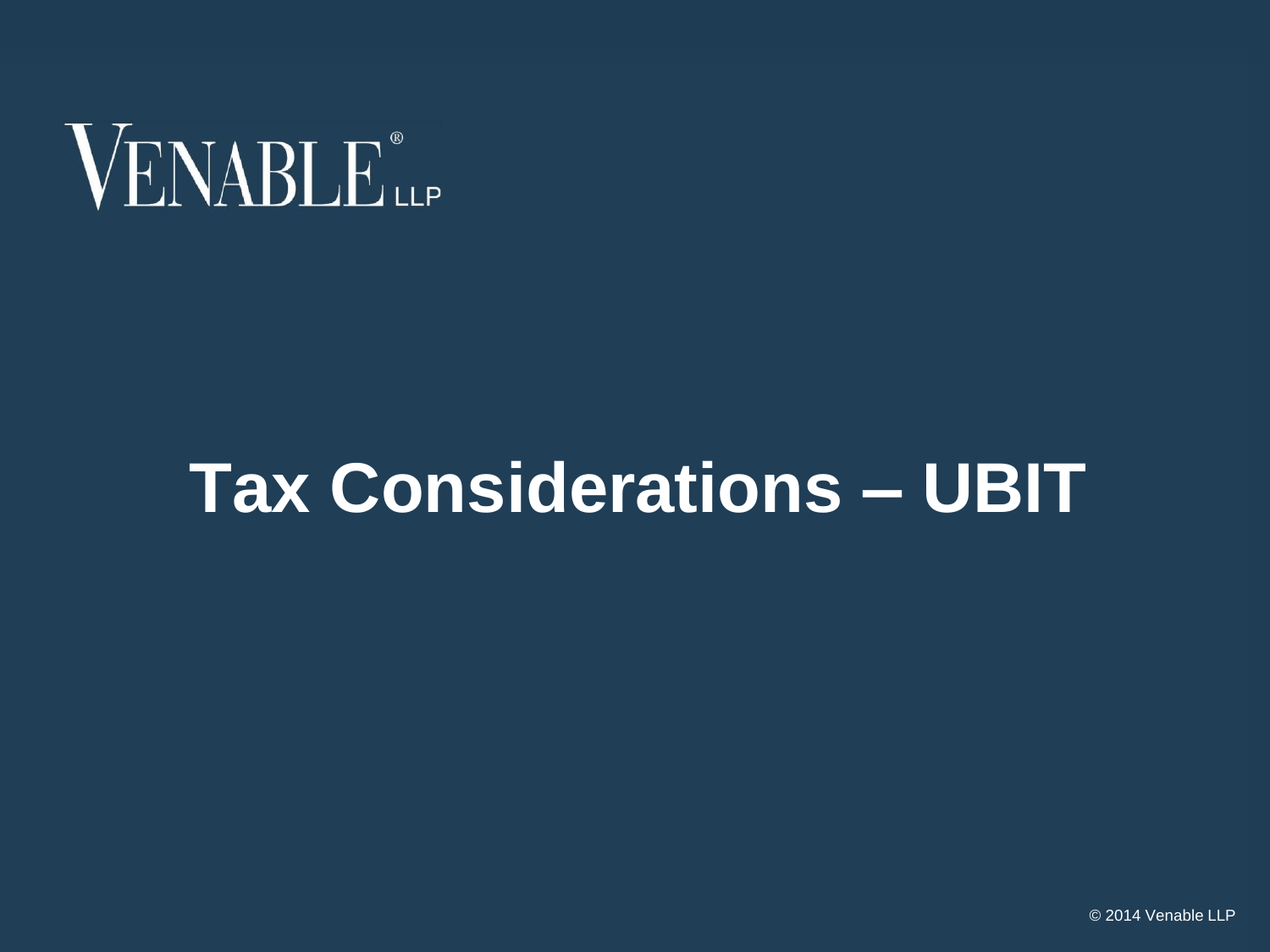#### **VENABLE<sup>\*</sup>** Tax Considerations – UBIT

■ Generally, organizations will be exempt from income received that is related to the tax-exempt mission

#### BUT, subject to tax on unrelated business income

- Trade or business
- Regularly carried on
- Not substantially related to organization's exempt purpose

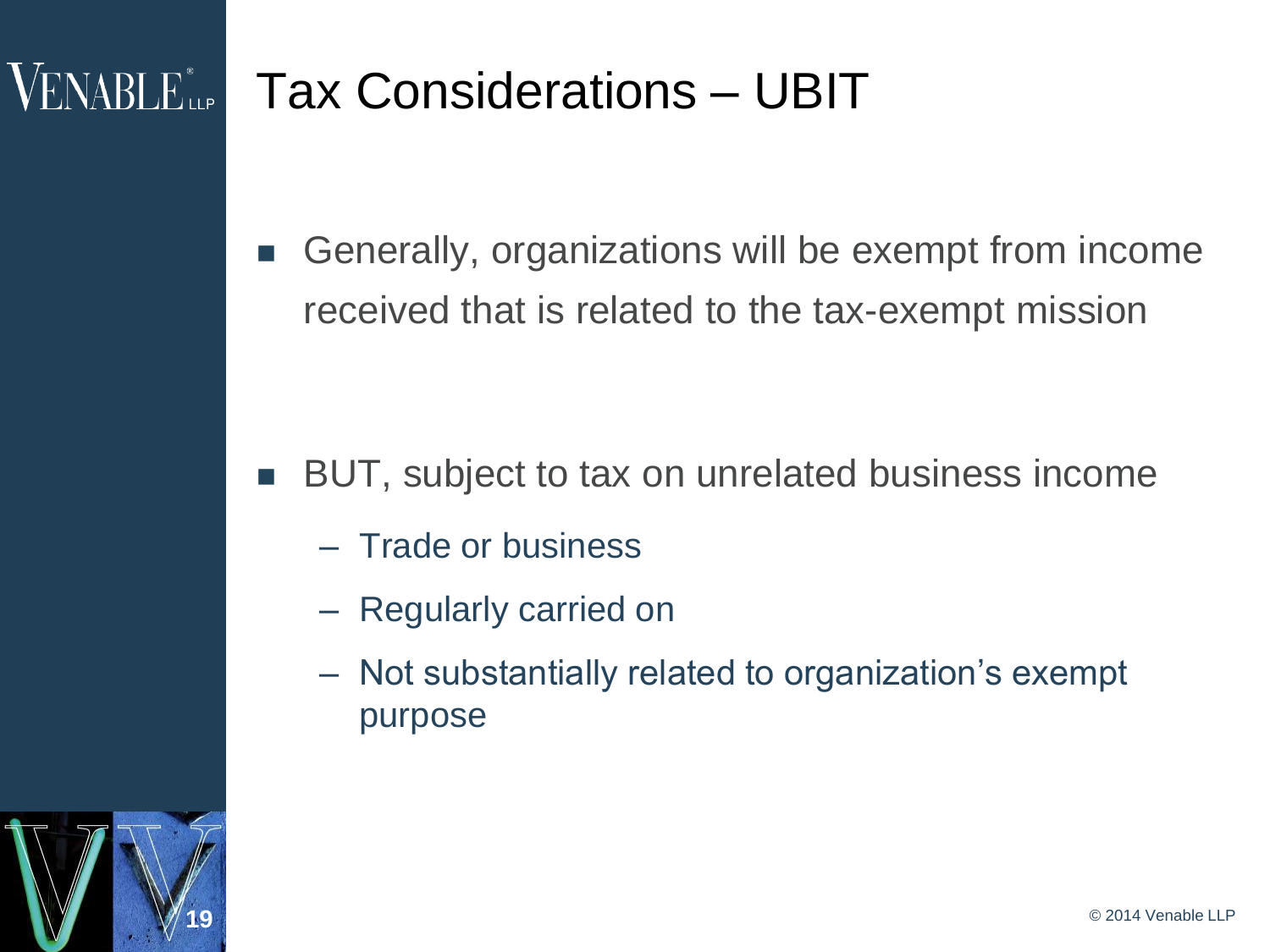20

#### VENABLE<sup>®</sup> Tax Considerations – UBIT

- Common exceptions to UBIT
	- **Qualified sponsorships** "Payment…with no arrangement or expectation that such person will receive any substantial return benefit" – Code 513(i)
		- **Substantial Benefits** do not include:
			- Mere "use or acknowledgement" of the sponsor's name or logo
		- **Substantial Benefits** include:
			- Advertising
			- Endorsements
			- Exclusive provider arrangements
			- Contingency/bonus payments

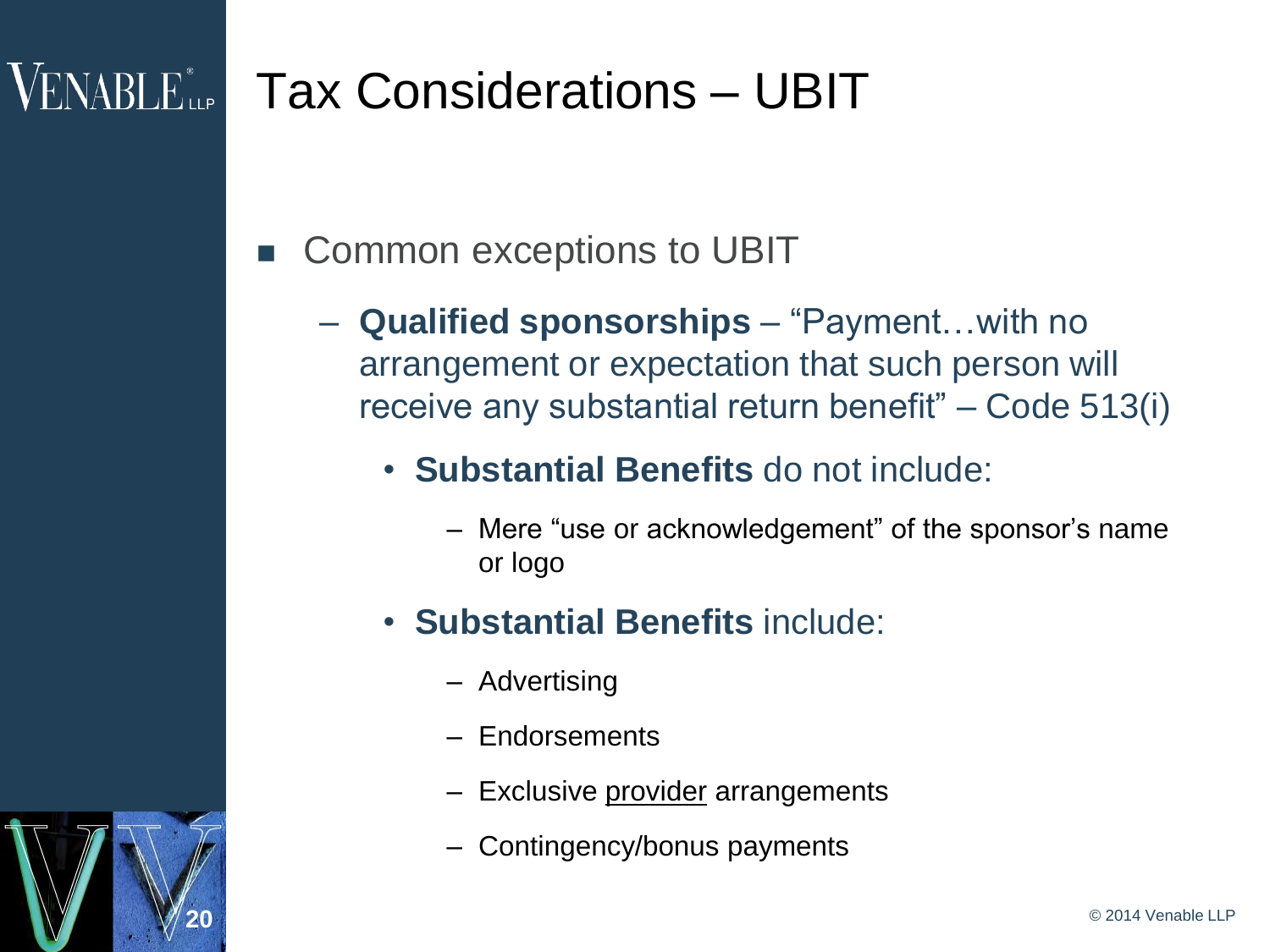#### VENABLE<sup>\*</sup> Tax Considerations – UBIT

- Common exceptions to UBIT (continued)
	- **Royalty income**  Passive license of intellectual property – Code 512(b)(2)
		- Royalties do not include payments for personal services
	- **Sale of donated goods**  Code 513(a)(1)
	- **Work performed by unpaid volunteers**  Code 513(a)(1)

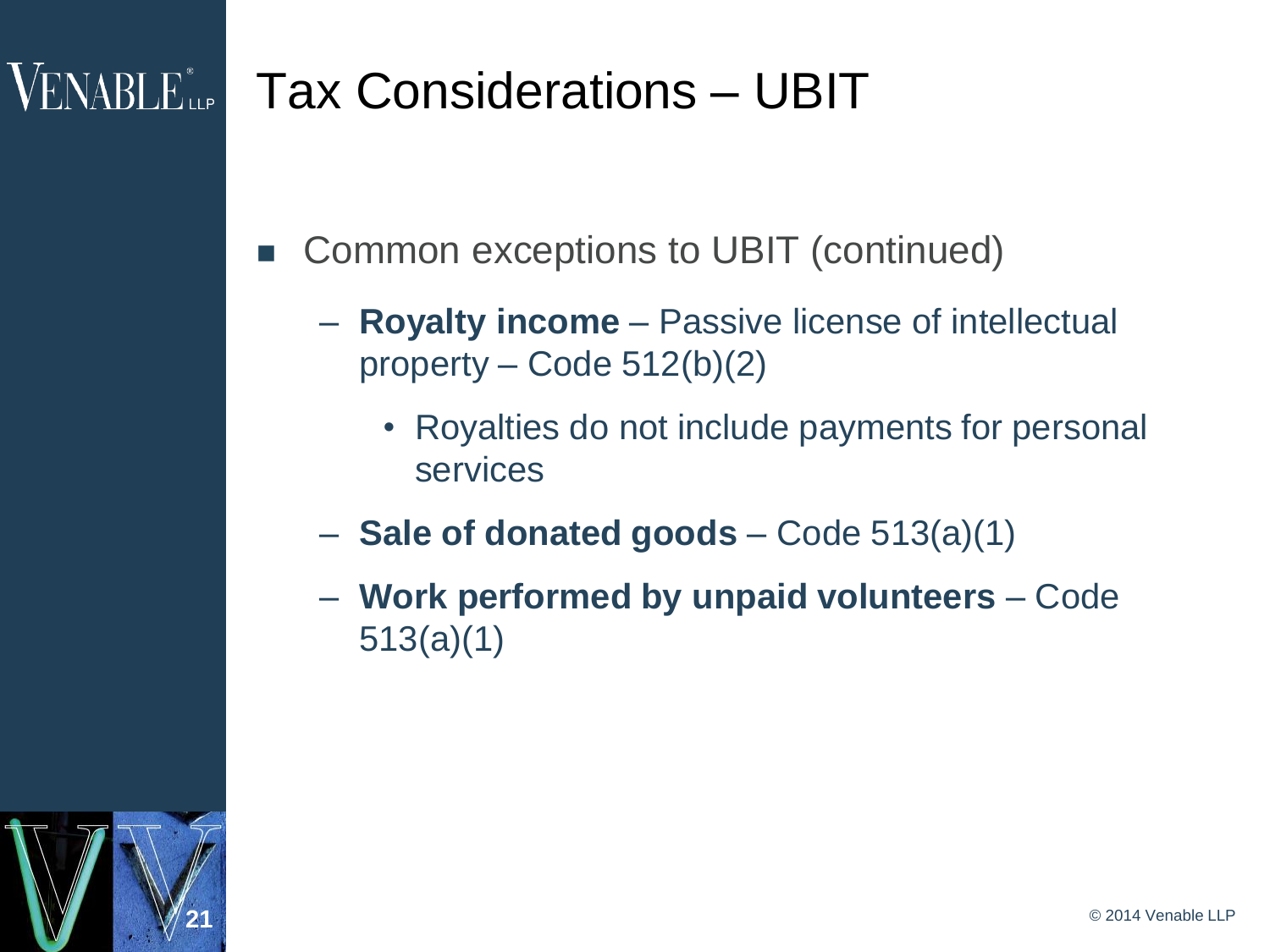#### Tax Considerations – UBIT

■ **Take-away** – Consider tax

consequences of charity's activities

– Use of name and logo v. services / active promotion

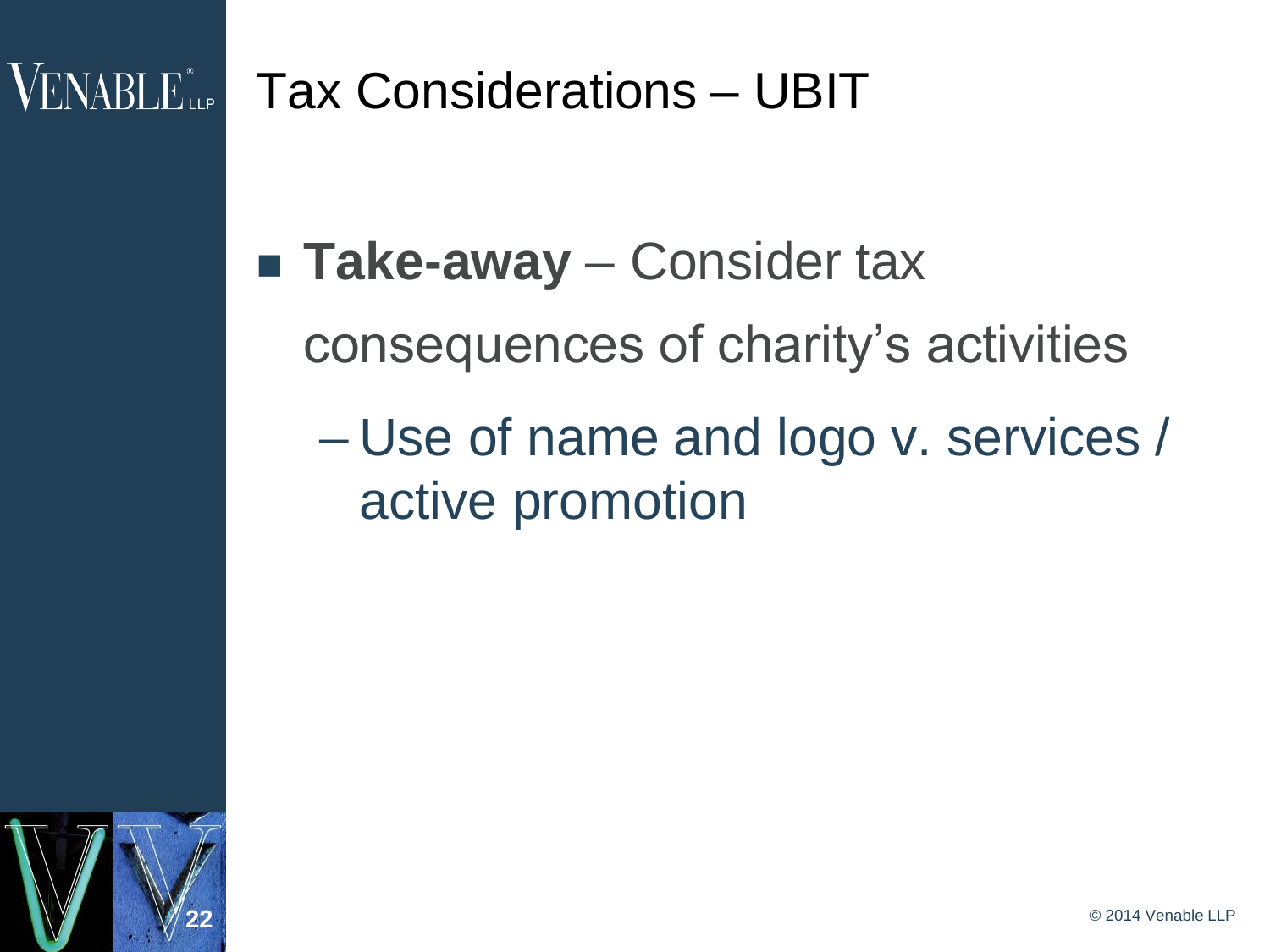

## **Sale of Merchandise**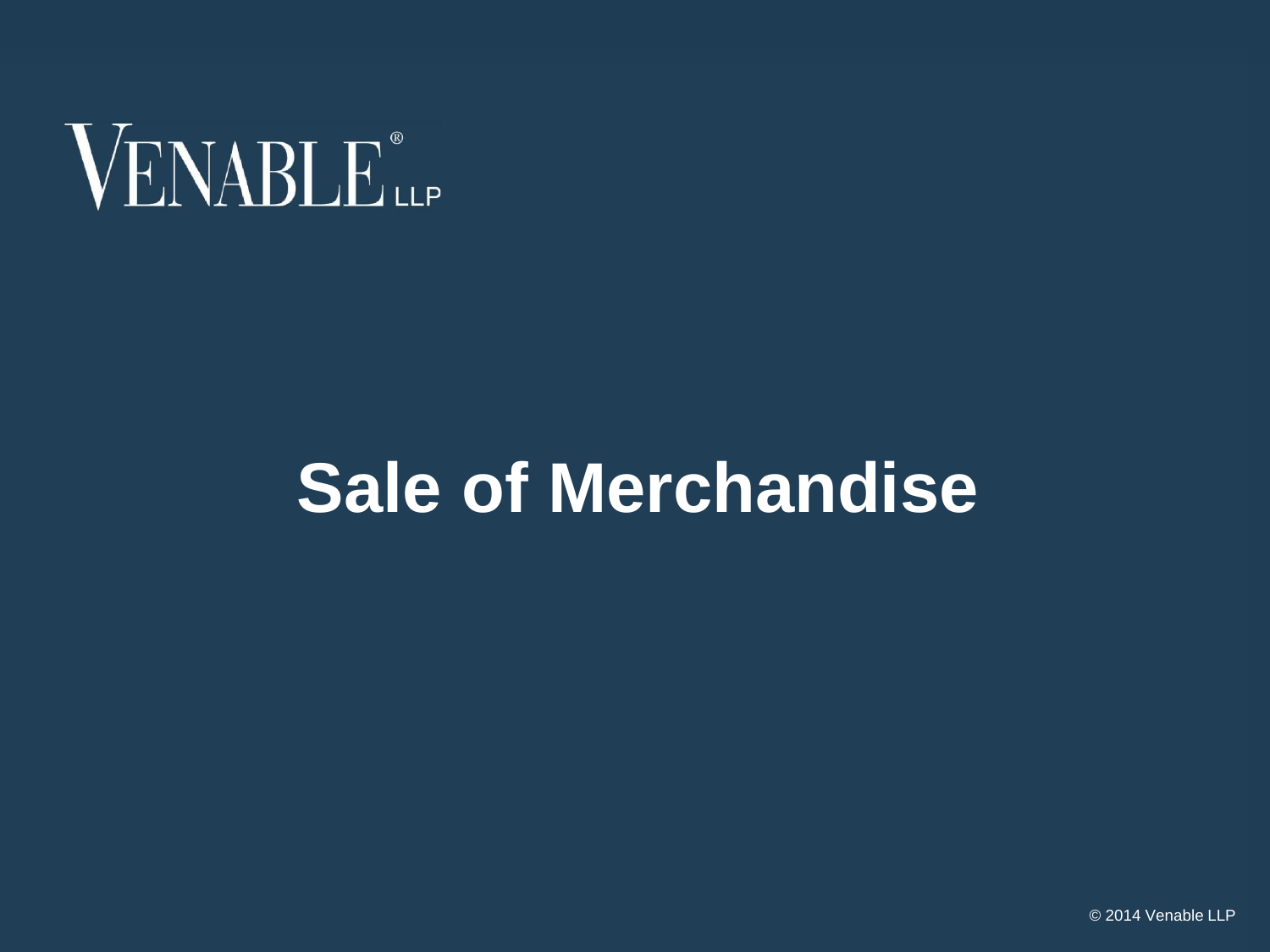## VENABLE<sup>®</sup> Sale of Merchandise

24



*Be a fan®*

*Special Olympics is a global movement for people with intellectual disabilities that ties us together through the power of sport. By wearing the laces you show that you are a fan of unity.*

*www.specialolympics.org/ wearthelaces*

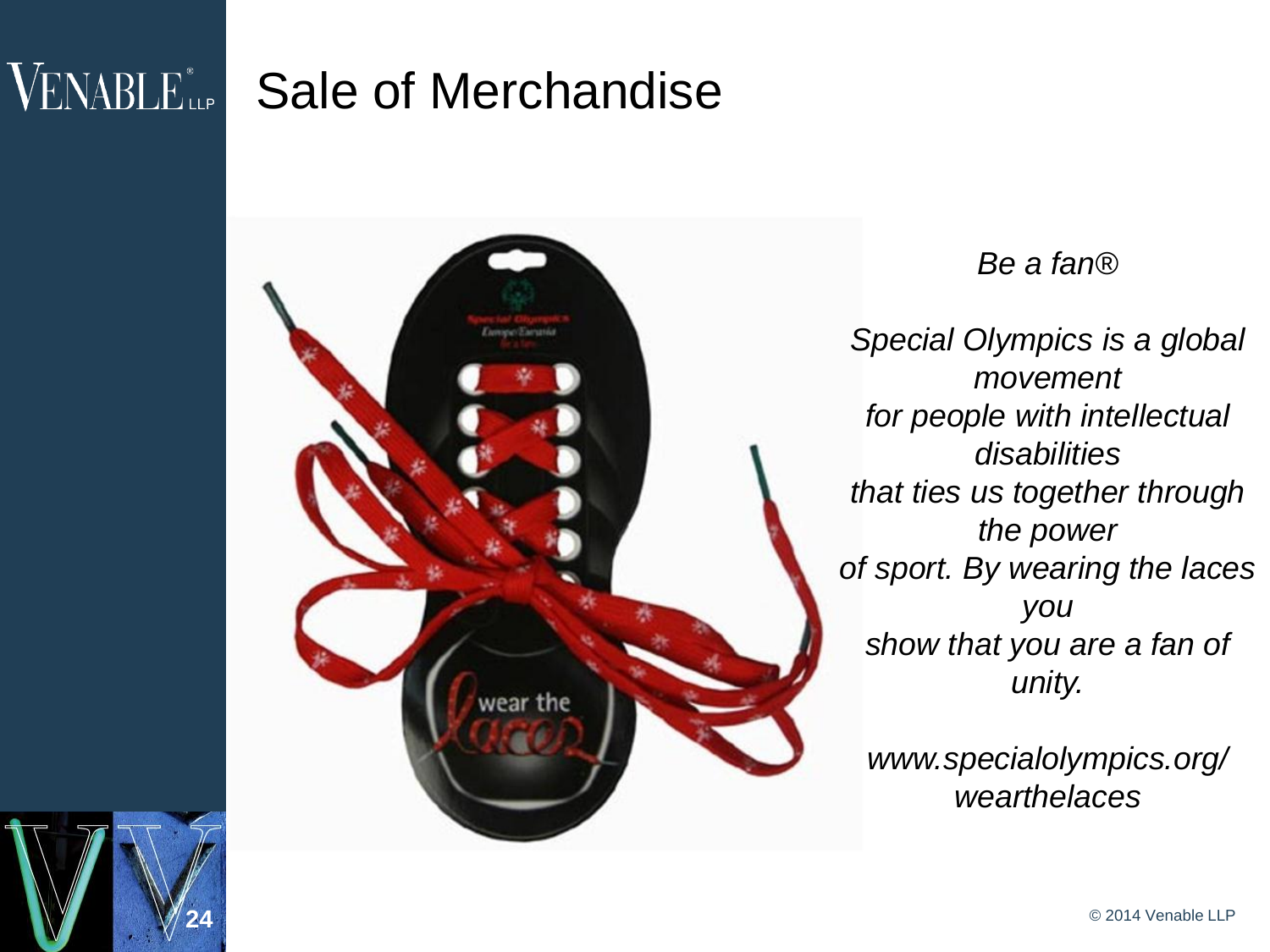#### VENABLE<sup>®</sup>LLP Sale of Merchandise

25

 *Hypothetical* – Your marketing department is convinced that the best way to generate new dollars for the organization is through the sale of mugs. Your organization in general tries to avoid any UBIT liability. How do you structure the mug sales campaign?

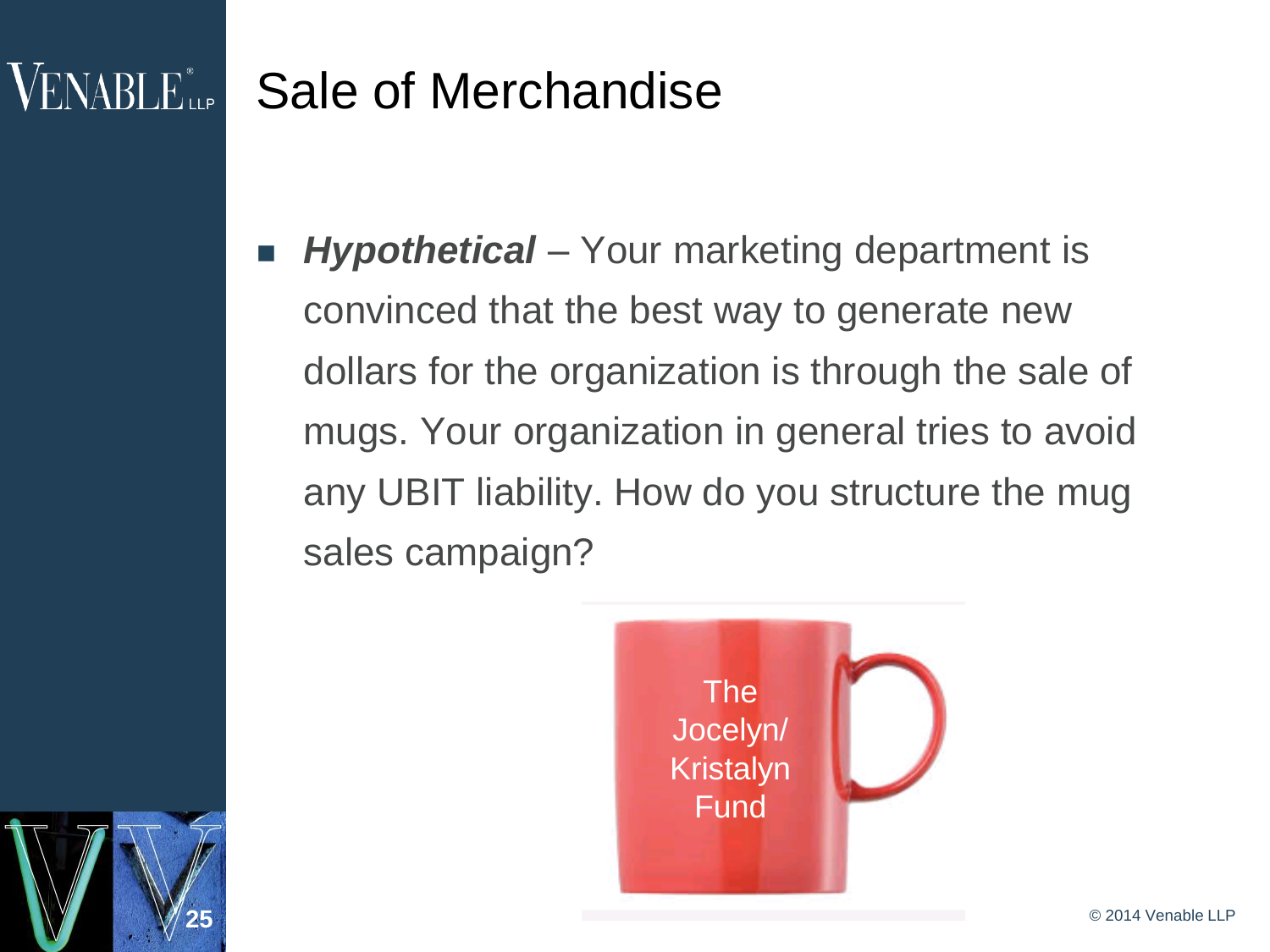#### VENABLE<sup>®</sup> Sale of Merchandise

- **Example** Selling mugs
	- **Option #1** License to vendor
		- Royalty exception to UBIT; no promotion
	- **Option #2** Charity directly sells
		- Is it substantially related to mission?
		- Is it regularly carried on?
	- **Option #3** Given as an appreciation gift
		- Does it meet IRS requirements for insubstantial value?
			- 2% of donation or \$104, whichever is less
			- Logo item for donation of at least \$52 (adjusted for inflation) and within "low cost articles" amount (total cost does not exceed \$10.40)



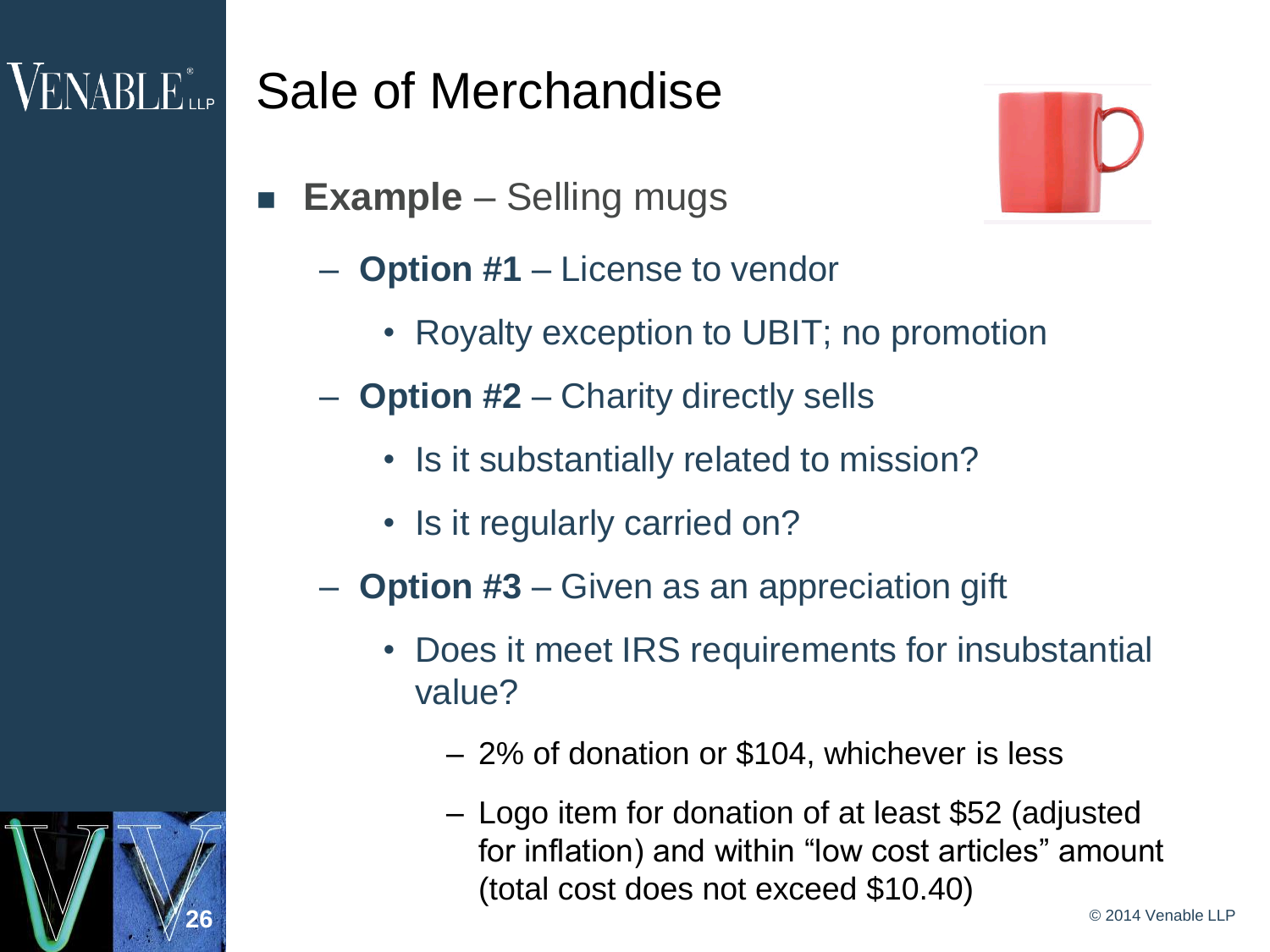

# **Online Fundraising Promotions**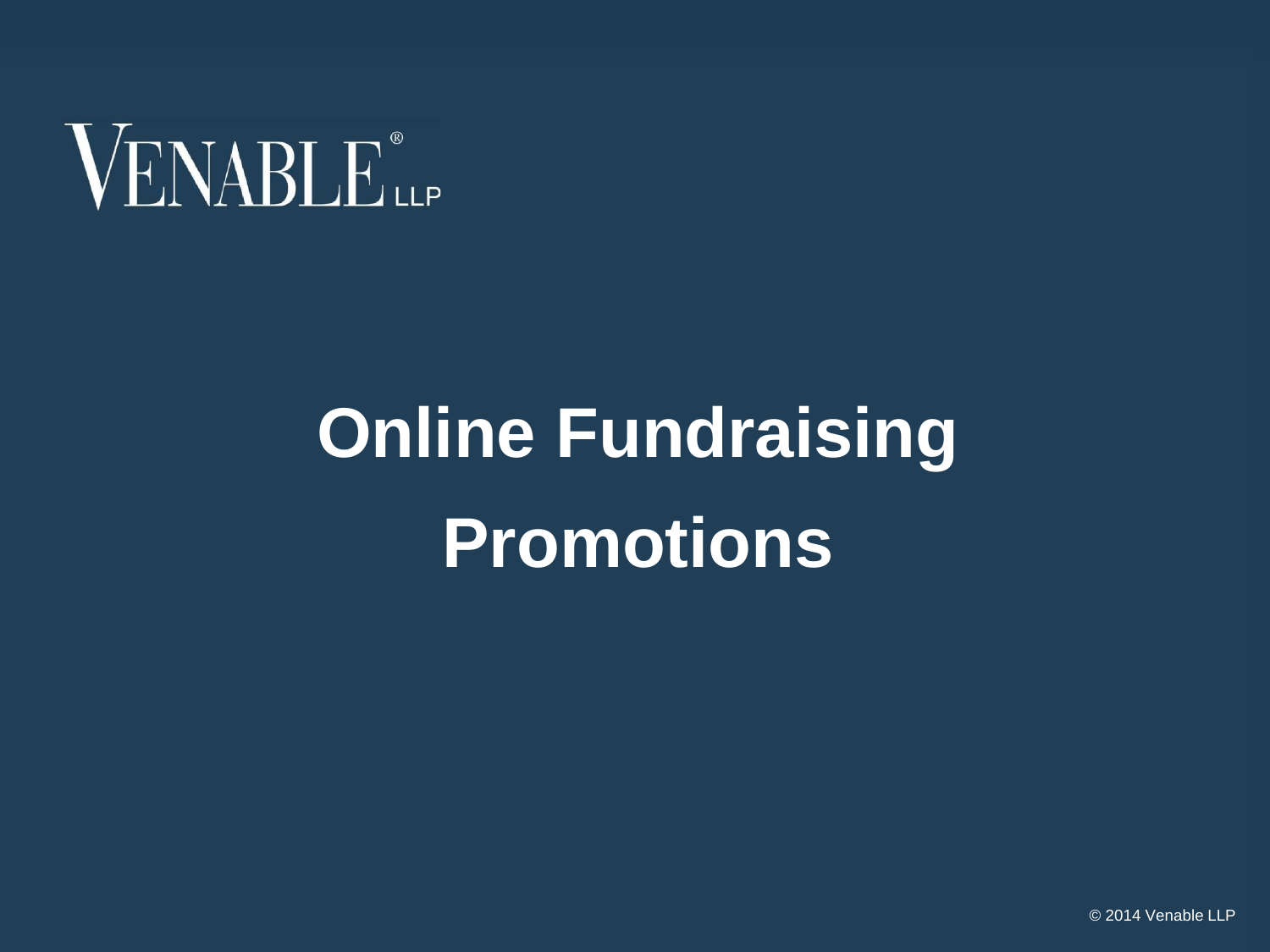#### $\rm VENABLE$  (Lemma ) Online Promotions – General

- As a general matter, same concepts apply online
	- If charity is soliciting online, consider **Charleston Principles**
	- If advertising online that the purchase or use of a good or service will benefit a charity, this is a **commercial co-venture promotion**
	- If charity gives consideration for a person, company, or platform to solicit or plan solicitations, could be **professional fundraiser or professional fundraising consultant**
	- Consider **UBIT** concerns



28

Breast Cancer Care retweeted



**Interflora Flowers @InterfloraUK · Oct 15** 

Support @BCCare this October by sending a gift that keeps on giving. We'll donate 20% from every sale > ow.ly/CmCl3

**28** © 2014 Venable LLP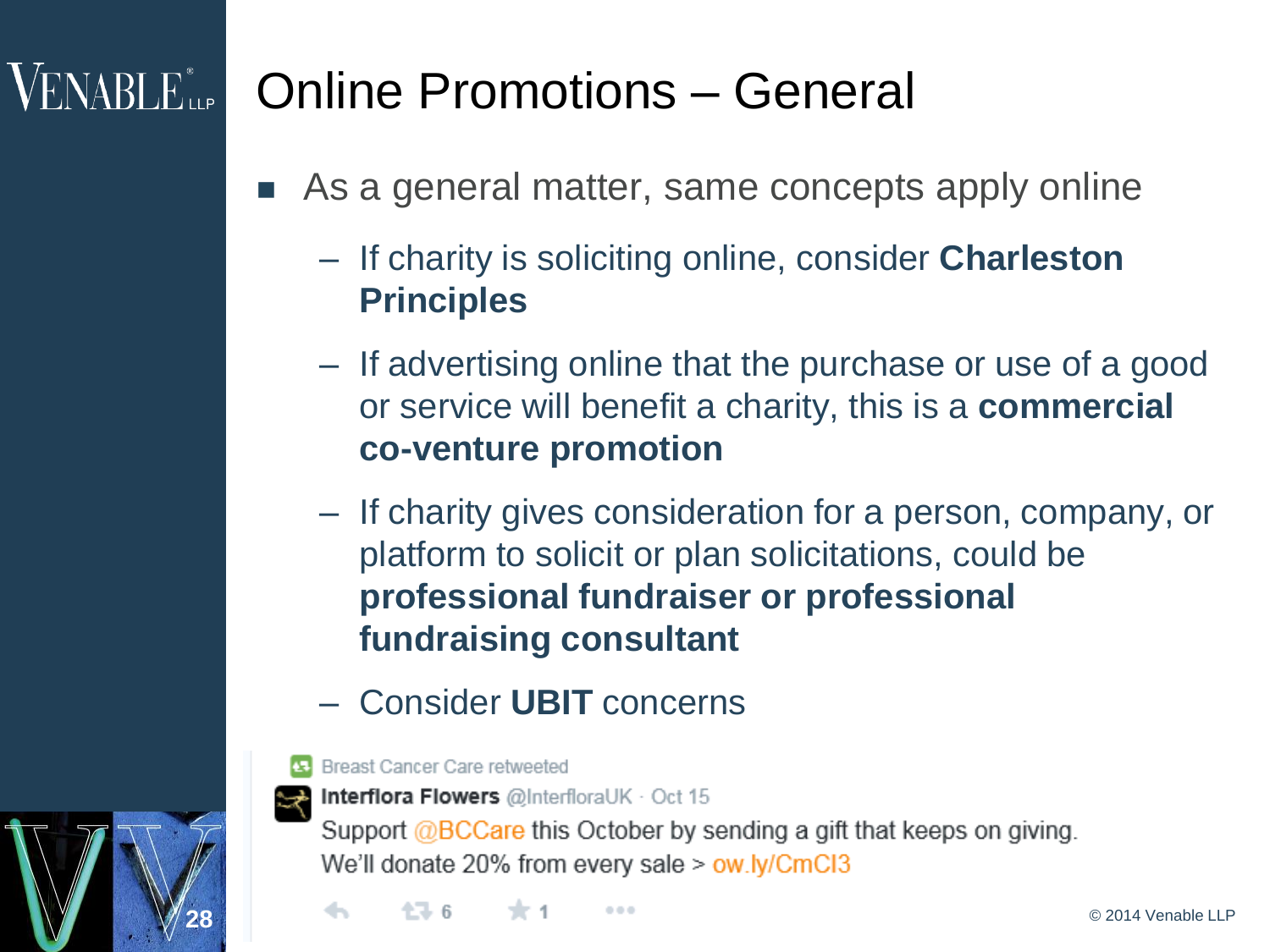#### $VENABI$   $E_{\perp P}$ Online Promotions – No Purchase

 Question of whether a donation for a Facebook like or tweet, without the requirement that a consumer purchase something, qualifies as a commercial coventure as there is no "purchase or use of a product or service."

- Even if not technically a commercial co-venture, continue to recommend:
	- Disclosures
	- Contract between charity and for-profit



29

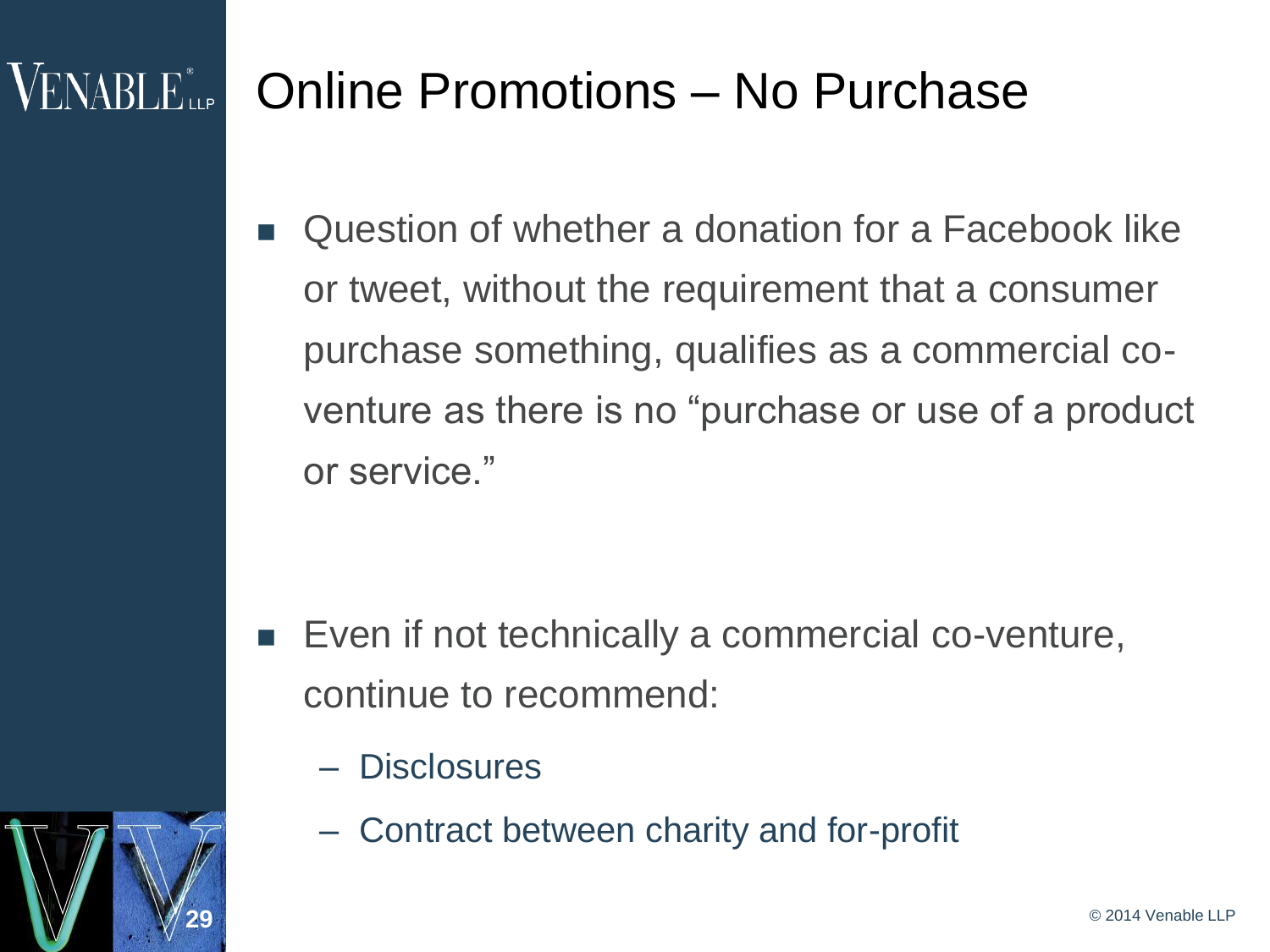## VENABLE

## Continuous, Multi-Charity CCVs

- *E.g.*, AmazonSmile
- Donations through use of AmazonSmile Foundation; commercial co-venture registered between Amazon and AmazonSmile Foundation
- Tips for participating charities
	- Register if soliciting or promoting participation
	- Consider UBIT (and participation agreement) if promoting
	- Provision of donor list

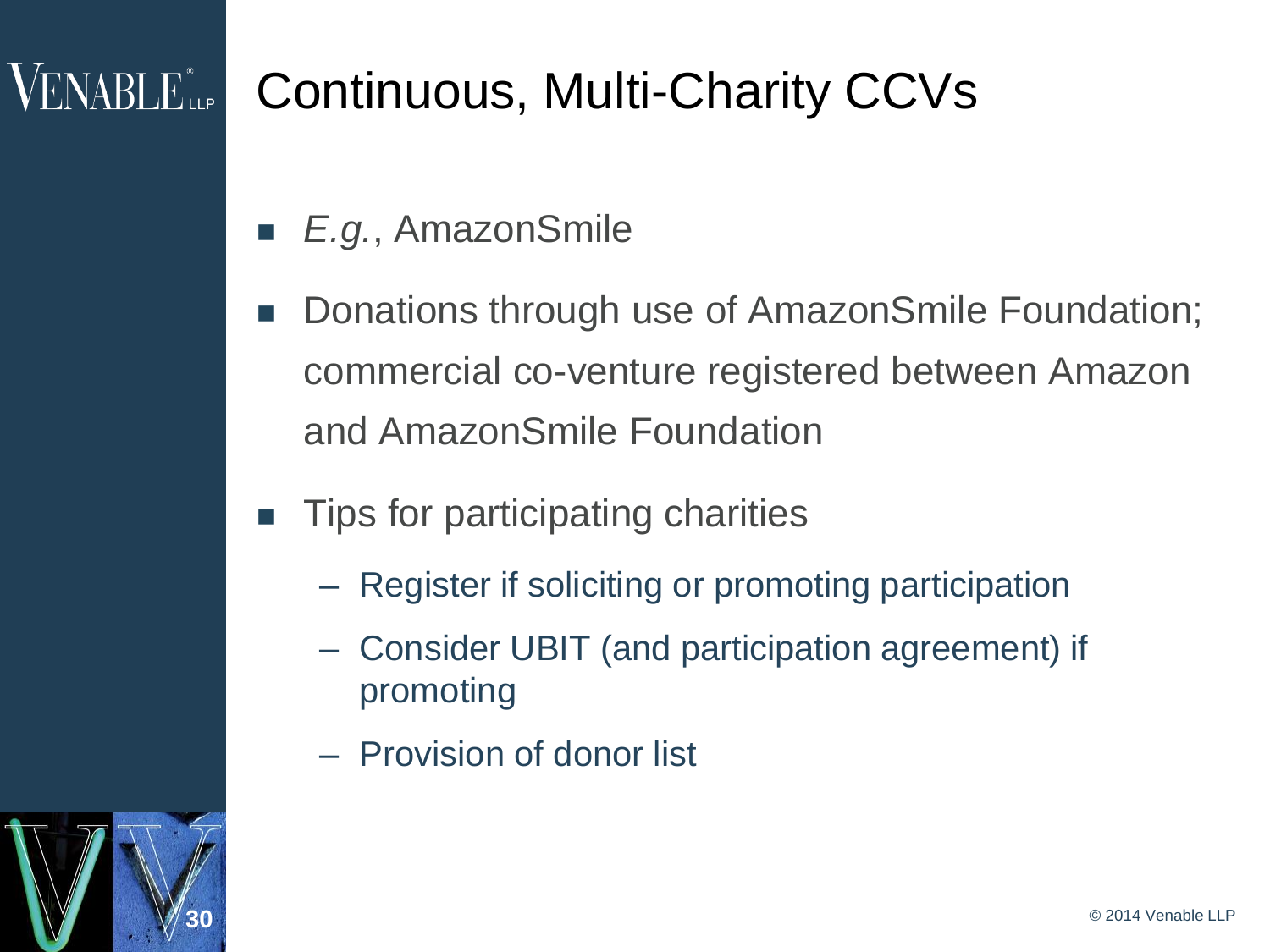

# **Charitable Raffles / Sweepstakes**

© 2014 Venable LLP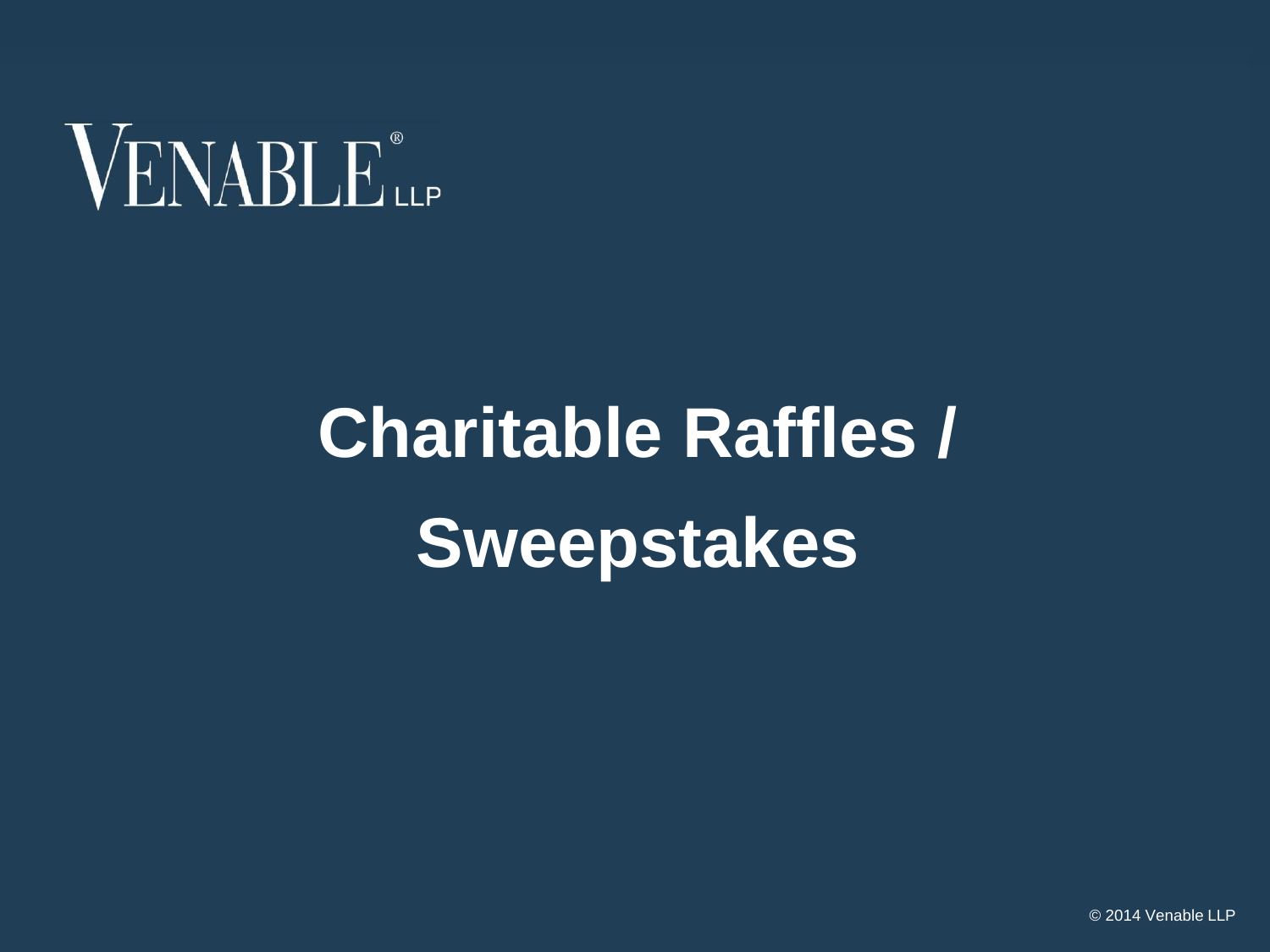## **VENABLE**<sup>®</sup>

#### Charitable Raffles / Sweepstakes

- **Nost states govern charitable raffles as an exception** to the prohibition on lotteries
	- Qualified organizations and registration requirements vary on a state-by-state basis
- Some states govern sweepstakes, depending on prize value
- Federal tax issues
- **Platforms have separate rules** 
	- [Facebook](https://fbcdn-dragon-a.akamaihd.net/hphotos-ak-xap1/t39.2365-6/851577_158705844322839_2031667568_n.pdf) release FB, cannot use personal timelines to administer promotion
	- [Twitter](https://support.twitter.com/articles/68877-guidelines-for-contests-on-twitter)  cannot encourage retweeting
- **32 CONStitutes an entry CONSTRANGERY CONSTRANGERY** – [Pinterest](https://about.pinterest.com/en/acceptable-use-policy) – Cannot run a contest in which each pin